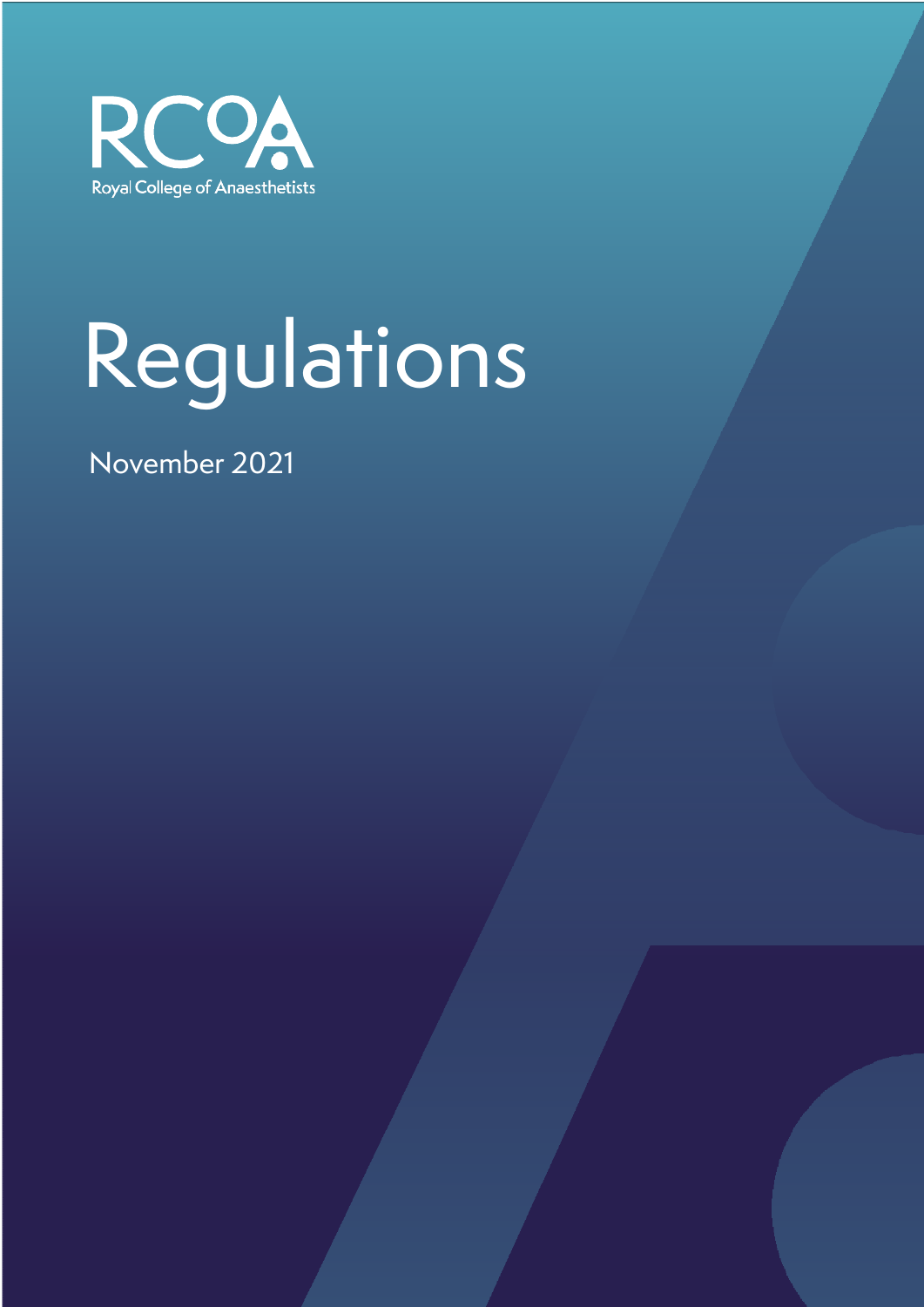# **Contents**

#### **PART 1: Preliminaries 2**

- (1) Citation and commencement
- (2) Interpretation

#### **PART 2: Criteria and procedures for admission or election to categories of College membership 4**

- (1) Content of application
- (2) Honorary Fellowship
- (3) Fellowship by Examination
- (4) Fellowship ad eundem
- (5) Associate Fellowship
- (6) Membership
- (7) Associate Membership
- (8) Affiliate
- (9) Student and Foundation Membership
- (10) Seniority of Fellows and Members
- (11) Senior Fellows and Members Club

#### **PART 3: Rights, privileges, obligations and fees 9**

- (1) Fees and Subscriptions
- (2) Rights and Privileges of College Members
- (3) Obligations of College Members
- (4) Modification, suspension or removal of rights and privileges
- (5) Register of members

#### **PART 4: Election to and tenure and termination of seats on College Council 12**

- (1) Election to Council
- (2) Voting in Council elections
- (3) Tenure and termination of membership of Council

#### **PART 5: Election of President and Vice Presidents 15**

#### **PART 6: Meetings of the Board of Trustees and Council and their Procedures 16**

- (1) Meetings and order of business
- (2) Consideration of agenda items

#### **PART 7: Meetings of Boards, Committees and Committee procedure 18**

- (1) Meetings and order of business
- (2) Consideration of agenda items

#### **PART 8: Procedure at General Meetings 20**

- Submission of Motion
- (2) Conduct of Business

#### **PART 9: College Seal 21**

#### **PART 10: College Medals, awards and prizes 22**

#### **PART 11: Making, alteration and repeal of regulations 23**

#### **PART 12: Tenure of appointment to designated College roles 24**

#### **PART 13: Schedule of declarations and certificates 25**

- (1) Forms of declaration, diplomas, certificates etc
- (2) Wording of declarations, diplomas, certificates etc

#### **Annex 1: Log of amendments to College Regulations 27**

#### **Annex 2: Board terms of reference 29**

#### **Annex 3: Devolved nation boards terms of reference 31**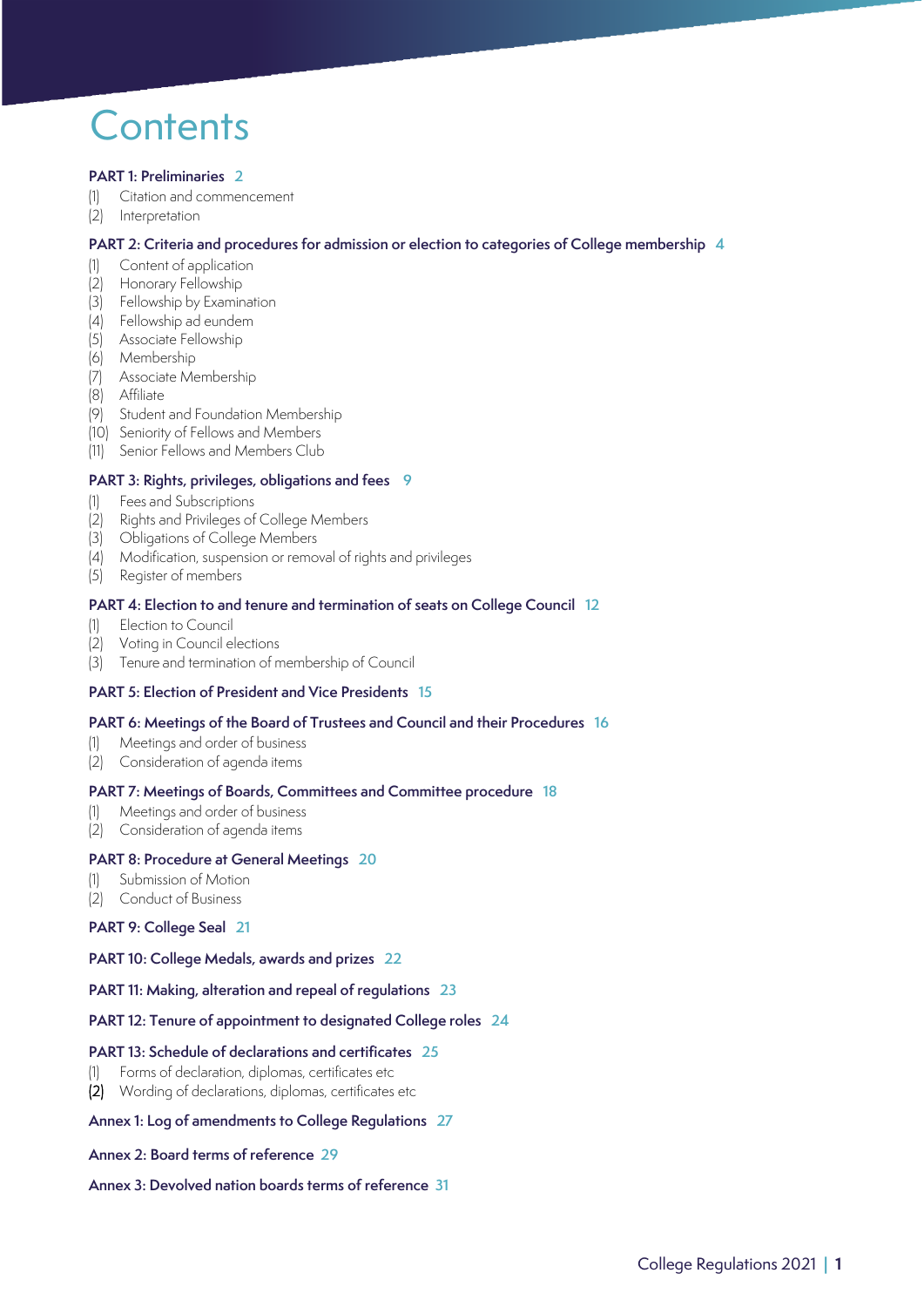# PART 1: Preliminaries

### (1) Citation and commencement

- (1) These regulations shall be known as the Royal College of Anaesthetists Regulations and came into force from July 2018 Council meeting.
- (2) These regulations will be reviewed on an annual basis by Council.

### (2) Interpretation

- (1) Unless the context otherwise requires, in these regulations:
	- a The following words and phrases are as described below:
		- 'the Charter' means the Charter granted on 16 March 1992 incorporating the Royal College of Anaesthetists and subsequent amendments
		- II 'the Ordinances' means the Ordinances scheduled to the Charter and as they may be amended from time to time
		- III 'approved training' means training in a post approved by the GMC for the purpose of qualifying for the grant of a Certificate of Completion of Training
		- IV 'the Board of Examiners' means any Board of that name constituted in accordance with these regulations
		- V 'Certificate of Completion of Training' (or any statutory modification of this) means a certificate by that name granted by the General Medical Council (or any new statutory body) qualifying the recipient for inclusion in the Specialist Register;
		- VI 'prescribed seniority' has the meaning assigned to Part 2 (10)
		- VII 'election notice' means the notice required to be published by Part 4 (1) (4)
		- VIII 'the Examination Regulations' means the regulations of the Council regulating eligibility for examinations for Fellowship of the College and the content and conduct of such examinations and all other related matters and as they may be amended from time to time
		- IX 'fixed day' has the meaning attributed to it in Ordinance 1.1
		- X 'full registration', 'limited registration' and 'Medical Register' have the meanings attributed to them in the Medical Act 1983 and subsequent amendments
		- XI 'SAS Council vacancy' means a vacancy on Council to which a Fellow or Member may be elected in accordance with the provisions of Ordinance 5.1(1)(b)
		- XII 'prescribed' means prescribed in the Ordinances, in these regulations, in the Examination Regulations or in such other regulations as may from time to time be made by Council, as appropriate
		- XIII 'Specialist Register' means the register maintained by the General Medical Council
		- XIV 'Trainee Council vacancy' means a vacancy on Council to which a Fellow may be elected in accordance with the provisions of Ordinance 5.1(1)(c)
		- XV fraining' means training in the specialty of anaesthesia or intensive care or pain medicine forming part of an approved course for the purpose of qualifying for the grant of a Certificate of Completion of Training or accepted by the College as equivalent to such training
		- XVI Membership and Member refer to that category of College Membership and College Member defined in Ordinance 2.4; member of the College or membership of the College has the meaning ascribed by its use when referring to any category defined in Section 2 of the Ordinances
		- XVII 'Committee' means as described in Part 7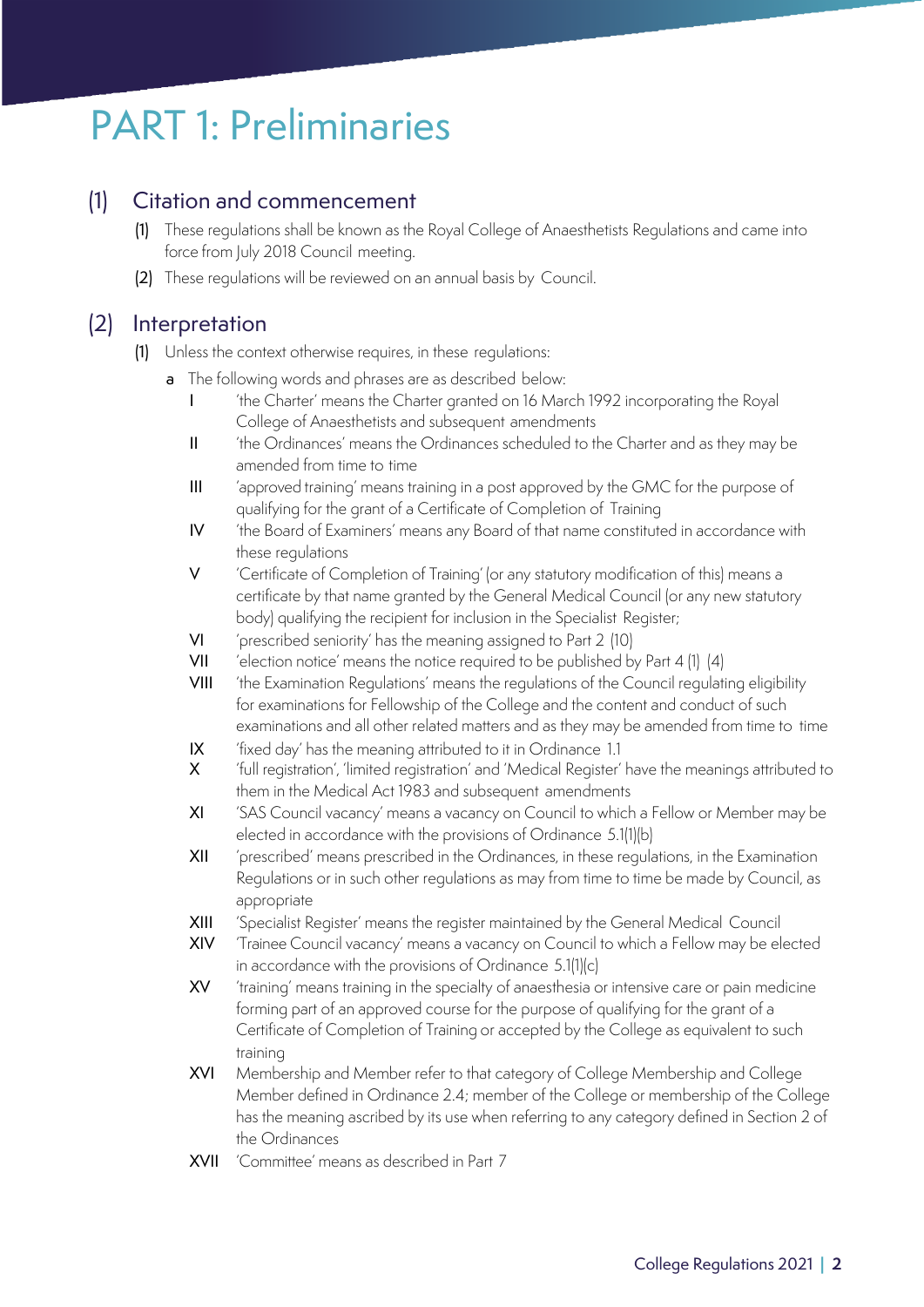- XVIII 'Chief Executive Officer' means a member of the College Staff appointed by the Board of Trustees to carry out the functions of an Chief Executive Officer where specified in regulations
- XIX 'A fit and proper person' is somebody who is of good character. Consideration must be given to previous convictions and removal from a professional register when assessing this; and have the qualifications, competence, skills and experience necessary; and is capable (once reasonable adjustments have been made) of performing tasks intrinsic to their job by reason of their health. [Note: This is based on the 2017 CQC's fit and proper person test.]
- XX /Intensive Care' encompasses critical care and high dependency care.
- **b** Words and phrases defined in the Charter or Ordinances have the meanings there attributed to them.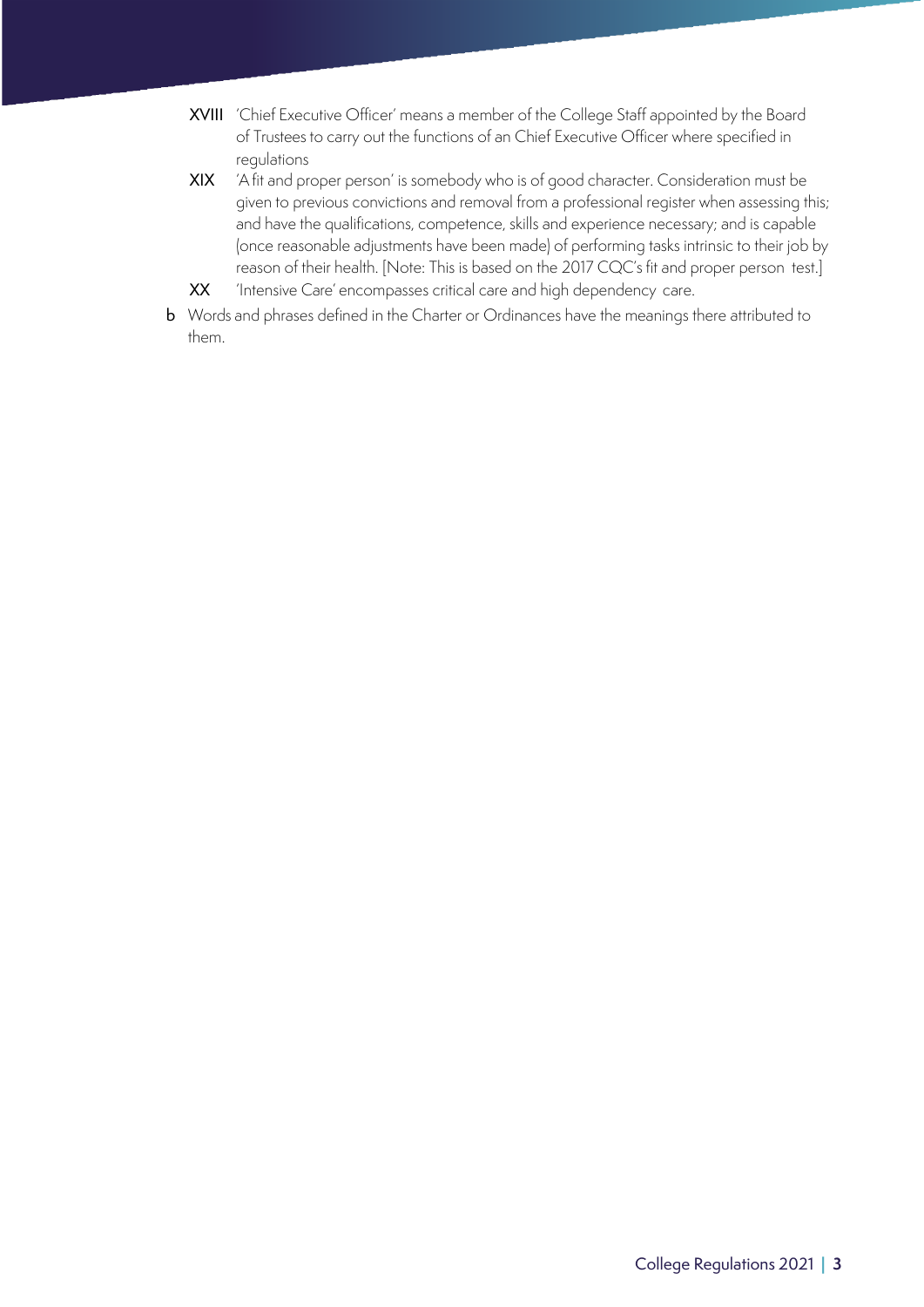# PART 2: Criteria and procedures for admission or election to categories of College membership

## (1) Content of application

- (1) Any data or statement provided in support of any application for any category of College membership that is found to be false or materially inaccurate shall invalidate any membership awarded.
- (2) The College reserves the right to review an individual's relevant circumstances and transfer to the appropriate membership category.

# (2) Honorary Fellowship

- (1) Persons in the following categories shall be eligible for election by the Council to Honorary Fellowship of the College:
	- a those having made an outstanding contribution to the advancement of anaesthesia, intensive care, pain medicine, or any other related field of medicine or science of relevance to the College
	- **b** members of the Royal Family, or
	- c other distinguished lay persons and benefactors of the College.
- (2) A proposal for the election of a candidate to Honorary Fellowship shall be made to the Nominations Committee in the first instance.
- (3) Any such proposal shall be considered by Council. If there is not a clear consensus, a candidate who receives a majority of two thirds or more of the votes of members of the Council present at the meeting at which the vote is taken shall be declared to be elected for admission to Honorary Fellowship of the College.
- (4) An Honorary Fellow shall be admitted in accordance with the following procedure:
	- a at a meeting of the Council, or on such other occasion as the Council may determine;
	- b a Fellow, who should normally be a member of the Council designated by the President or a Vice President shall read out the citation of the candidate
	- c the Fellowship Declaration shall be administered to the candidate who shall sign their name in the Roll of the College and thereby be admitted to the Fellowship
	- d the President or Vice President shall welcome the Honorary Fellow who will then or as soon as is practicable be given their Fellowship Certificate.
- (5) Award of Honorary Fellowship does not of itself indicate any proficiency in the practice of anaesthesia.

# (3) Fellowship by Examination

- (1) A person shall be eligible to become a Fellow of the College by examination who shall:
	- a have a qualification entitling them to full or limited registration in the UK Medical Register
	- **b** comply with the Examination regulations for eligibility to enter for the Final Part of the Fellowship examination
	- c have passed the Final Part of the Fellowship examination of the College
	- d have complied with the requirements relating to the form of applications, submission of documents and certificates, payment of fees and any other related matters which may be specified in the Examination regulations or otherwise by the College.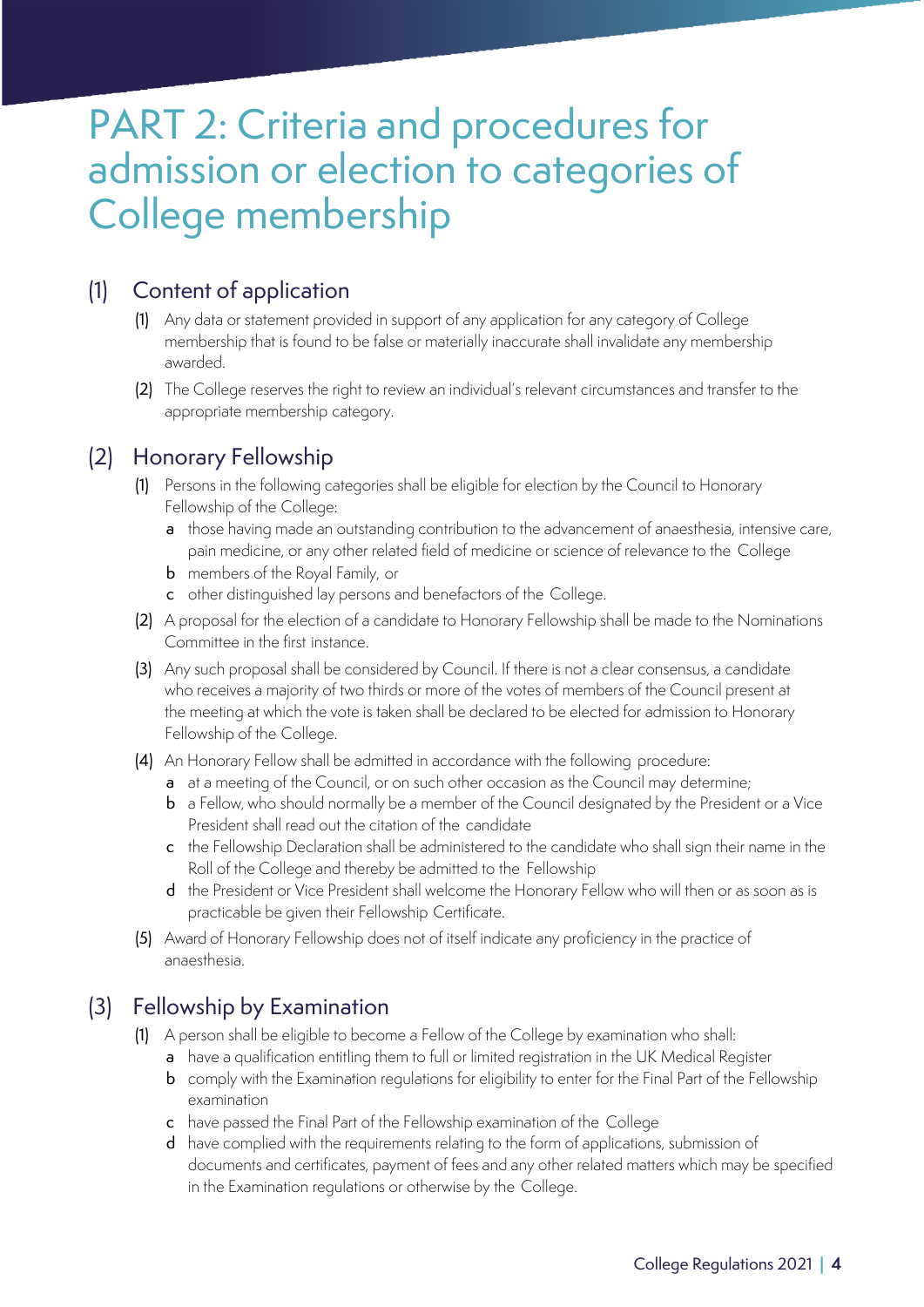- (2) A candidate who has passed the examinations and satisfied the other conditions prescribed, including payment of the appropriate examination fees, shall be admitted to Fellowship in accordance with the following procedure:
	- a Fellows will be notified of the declaration in the prescribed form and will also be notified that their name will be included in the roll of fellows of the College. If candidates feel that they are unable to comply with the requirements of this paragraph at the time of the examination, such requirements as shall not have been complied with may subsequently be satisfied in the presence of the President or Vice President, or such other methods as defined by Council
	- **b** the candidate shall pay the prescribed fee for the Fellowship
	- c at the next appropriate meeting of the Council or appropriate Board after the candidate's success, the Council shall approve the candidate's admission to Fellowship, who shall thereby be admitted
	- d the College shall give or deliver to the candidate the Diploma in the prescribed form as soon as is practicable.

### (4) Fellowship ad eundem

- (1) Entry route:
	- a any person in bona fide practice of the specialty of anaesthesia, intensive care or pain medicine in the United Kingdom, who satisfies the conditions specified in this Regulation, may apply for admission to Fellowship of the College ad eundem, provided that they hold one of the following qualifications:
		- i any specialist qualification in anaesthesia, intensive care or pain medicine for the time being accepted under the terms of the European Specialist Medical Qualifications Order for admission to the Specialist Register in the United Kingdom.
	- **b** In addition the conditions which must be satisfied by an applicant for the Fellowship ad eundem are that:
		- i the applicant is in practice in the United Kingdom in a substantive or honorary consultant post
		- ii Council consider the applicant to have furthered the interests of the College.
- (2) A person who is eligible to be admitted a Fellow ad eundem shall submit their application for election to the College, which may also, in any case in which it thinks fit, invite such an application to be made.
- (3) An application for election to Fellowship ad eundem shall be accompanied by the following documents and such other matters as may be prescribed:
	- a a Declaration, in the prescribed form, signed by the applicant
	- **b** a curriculum vitae of the applicant
	- c a certificate, signed by six Fellows of the College, to the effect that the applicant is a fit and proper person to be admitted to the Fellowship.

No Fellow who is deprived of privileges, for whatever reason, shall be eligible, while so deprived, to sign a certificate for the purpose of sub-paragraph (c) of this regulation.

- (4) An application, with accompanying documents, shall be submitted to Council through the Nominations committee, which if satisfied that it meets the requirements of the Charter and these regulations and is otherwise acceptable may recommend to Council that it should be granted.
- (5) Council shall consider a recommendation for admission to Fellowship ad eundem. If there is not a clear consensus a candidate's application receiving the votes of two thirds or more of the elected Council members present shall be duly approved.
- (6) An applicant whose application for admission to the Fellowship ad eundem has been approved by Council shall be required to attend the College or other such location as the Council may determine for the Declaration of Fellowship to be administered in the presence of the President or Vice President whereupon, having signed their name in the Roll of Fellows, they shall be admitted to the Fellowship. The President or Vice President shall welcome the Fellow who will then or as soon as is practicable be given their Diploma Certificate.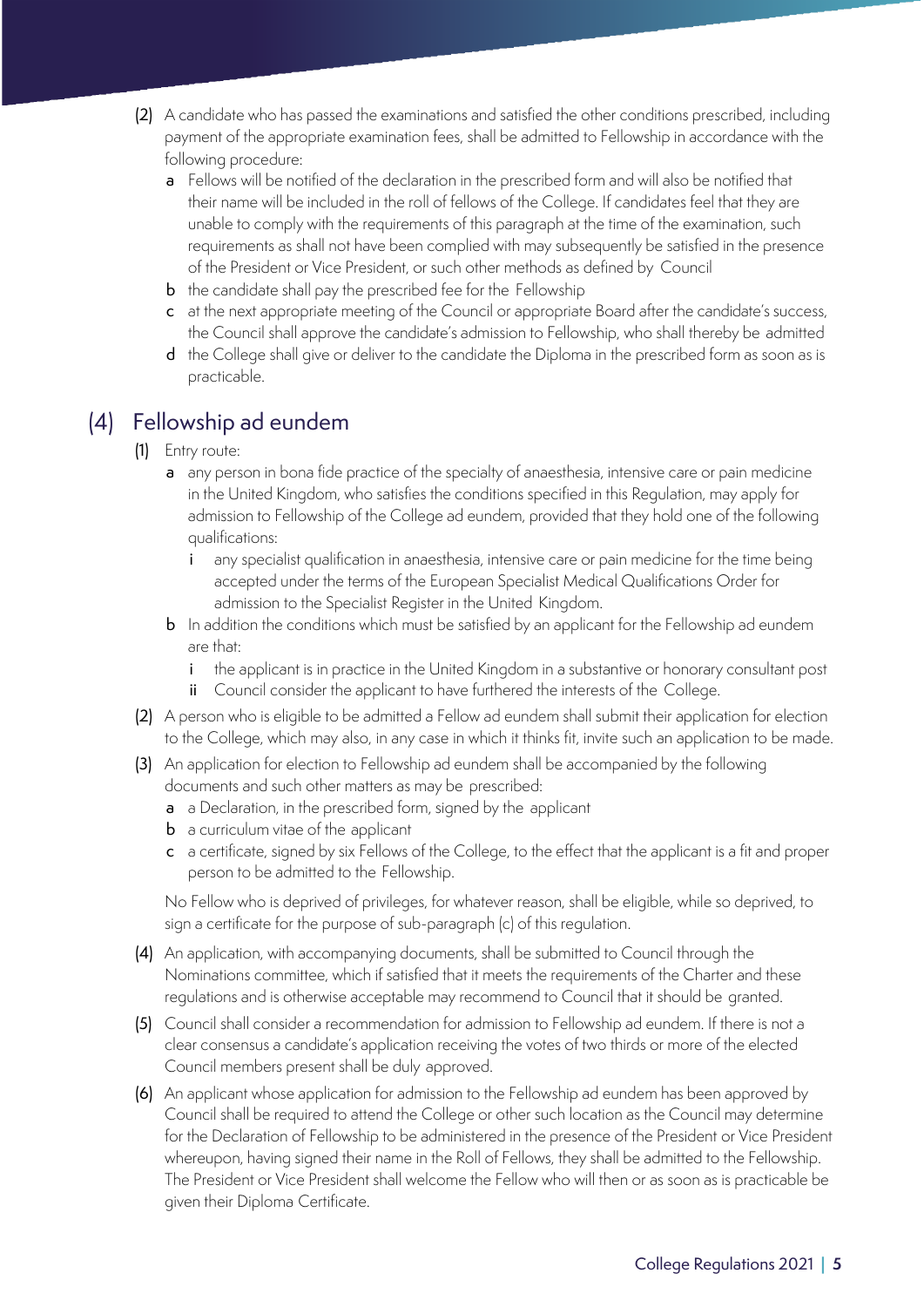# (5) Associate Fellowship

- (1) Any person on the GMC Specialist Register holding a substantive or honorary consultant post in the UK with sessions in anaesthesia, intensive care or pain medicine and is not already a Fellow of the College and is willing and able to comply with all of the specified conditions may apply for admission to Associate Fellowship of the College.
- (2) A person who, in accordance with the provisions of Ordinance 2.2 and the relevant regulations, is eligible to be admitted as an Associate Fellow shall submit their application to the College, which may also, in any case in which it thinks fit, invite such an application to be made.
- (3) An application for admission as an Associate Fellow shall be accompanied by the following documents and such other matters as may be prescribed:
	- a a Declaration, in the prescribed form, signed by the applicant
	- **b** a curriculum vitae of the applicant
	- c a certificate, signed by two Fellows of the College, to the effect that the applicant is a fit and proper person to be admitted to the Fellowship.

No Fellow who is deprived of privileges, for whatever reason, shall be eligible, while so deprived, to sign a certificate for the purpose of sub-paragraph (c) of this regulation.

- (4) Any application for Associate Fellowship of the College shall be submitted to the President, or to one of the Vice Presidents or to such other Member of Council as the President or a Vice President may have designated for this purpose who, on being satisfied that the applicant is admissible as an Associate Fellow, shall together with an Executive Officer approve the applicant's admission, who shall thereby be admitted.
- (5) The Associate Fellow's name will be entered in the appropriate College register.
- (6) A Certificate shall be given or sent to the Associate Fellow so admitted as soon as is practicable.

### (6) Membership

- (1) Any person who meets the criteria specified in Ordinance 2.4, who is not eligible for any other membership category of the College, who has completed twelve months in a recognised training post within the UK or any other post designated by Council and who has passed the Primary Fellowship examination of the Royal College of Anaesthetists or one of the following examinations: a part 1 of the previous three-part Fellowship examination of the Royal College of Anaesthetists
	- b the Diploma in Anaesthetics of the Faculty of Anaesthetists of the Royal College of Surgeons of England (DA(UK))
	- c the conjoint Diploma in Anaesthetics of the Royal College of Surgeons of England and the Royal College of Physicians of London (pass must be prior to 1985)
	- d European Diploma in Anaesthesiology and Intensive Care issued by the European Academy of Anaesthesiology or the European Society of Anaesthesiology
	- e the primary examination of the Faculty of Anaesthetists of the Royal College of Surgeons
	- f the Final examination of the Faculty of Anaesthetists of the Royal College of Surgeons in Ireland or the College of Anaesthetists of Ireland provided that the examination occurred in Ireland
	- g the Primary examination of the Faculty of Anaesthetists of the Royal College of Surgeons in Ireland or MCAI examination of the College of Anaesthetists of Ireland provided that the examination occurred before April 2015
	- h any other examination that Council considers sufficient for the purpose and which are in line with current GMC guidance on approved tests of knowledge for UK practice.

and who is willing and able to comply with all of the specified conditions, shall be entitled to apply for admission as a Member of the College. The College may also invite such an application to be made.

(2) An application for Membership shall be accompanied by the following documents and such other matters as may be prescribed: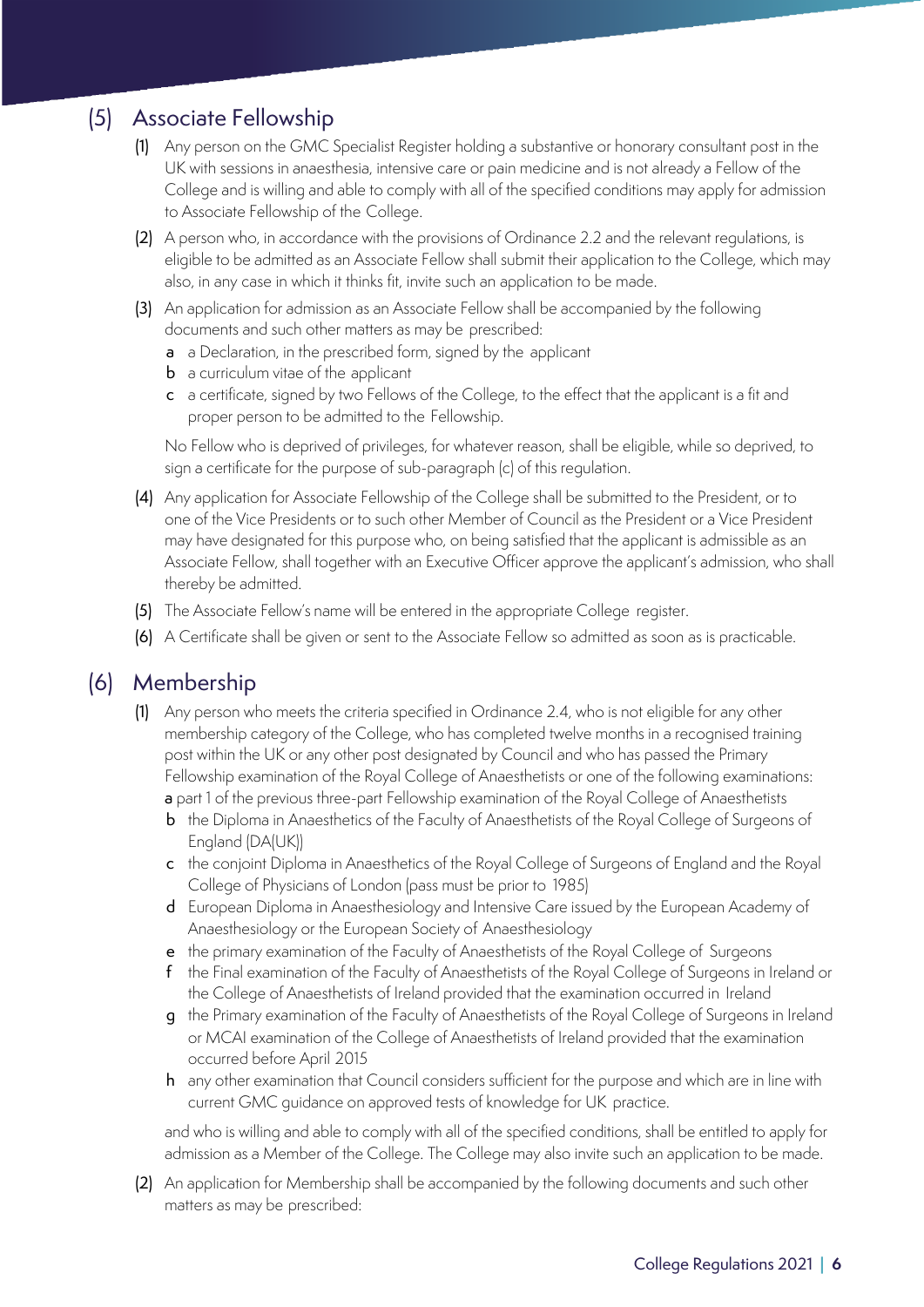- a a Declaration, in the prescribed form, signed by the applicant
- **b** a copy of the diploma or pass letter for any examination not run by the College
- c a certificate, signed by two Fellows of the College, to the effect that the applicant is a fit and proper person to be admitted to the Membership
- d no Fellow who is deprived of privileges, for whatever reason, shall be eligible, while so deprived, to sign a certificate for the purpose of sub-paragraph (d) of this regulation.
- (3) Any application for Membership of the College shall be submitted to the President, or to one of the Vice Presidents or to such other Member of Council as the President or a Vice President may have designated for this purpose who, on being satisfied that the applicant is admissible as a Member, shall together with an Executive Officer approve the applicant's admission, who shall thereby be admitted.
- (4) The Member's name will be entered in the appropriate College database.
- (5) A Certificate shall be given or sent to the Member so admitted as soon as is practicable.

### (7) Associate Membership

- (1) Any person who meets the criteria specified in Ordinance 2.5 and
	- a who is employed in the UK in a career grade post (Specialty Doctor, Associate Specialist, Staff Grade, Clinical Assistant, Hospital Practitioner) or Trust Grade or in a training programme recognised by the College or other post approved by Council for the purposes of this regulation which may be full or part time and
	- **b** is not eligible for any other membership category of the College and
	- c is a person who is willing and able to comply with all of the specified conditions, shall be entitled to apply for admission as an Associate Member of the College.
- (2) An application for Associate Membership shall be accompanied by the following documents and such other matters as may be prescribed:
	- a a Declaration, in the prescribed form, signed by the applicant
	- b a signed statement from a current supervising Consultant who is a Fellow of the College in good standing confirming that the applicant complies with requirements for appraisal and revalidation to the best of the signatory's knowledge and belief
	- c a certificate, signed by two Fellows of the College, (one of whom can be the person completing (b)) to the effect that the applicant is a fit and proper person to be admitted.

No Fellow who is deprived of privileges, for whatever reason, shall be eligible, while so deprived, to sign a certificate for the purpose of sub-paragraph (d) of this regulation

- (3) Any application for Associate Membership of the College shall be submitted to the President, or to one of the Vice Presidents or to such other Member of Council as the President or a Vice President may have designated for this purpose who, on being satisfied that the applicant is admissible as an Associate Member, shall together with an Executive Officer approve the applicant's admission, who shall thereby be admitted.
- (4) The Associate Member's name will be entered in the appropriate College database.
- (5) A Certificate shall be given or sent to the Associate Member so admitted as soon as is practicable.

#### (8) Affiliate

Any person who meets the criteria specified in Ordinance 2.6, who is not eligible for any other membership category of the College and who is willing and able to comply with all of the specified conditions shall be entitled to apply for admission as an Affiliate of the College.

- (1) An application for Affiliate membership shall be in the prescribed form, accompanied by the following documents and such other evidence as may be required by Council
	- a a declaration, in the prescribed form, signed by the applicant
	- **b** a declaration of their interest in anaesthesia, intensive care, pain medicine or perioperative medicine and reasons for seeking affiliate membership.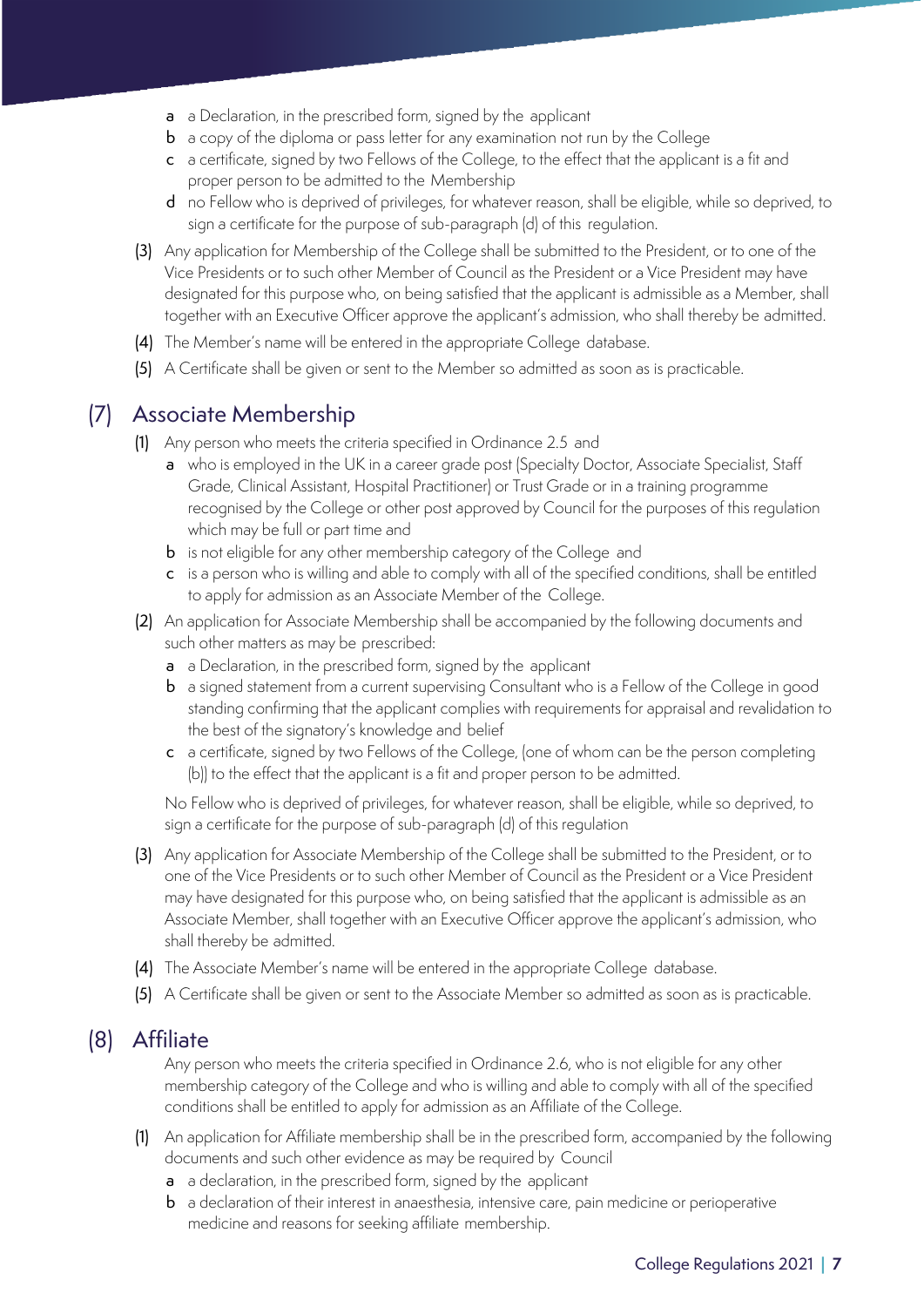- (2) Any application for Affiliate of the College shall be submitted to the President, or to one of the Vice Presidents or to such other Member of Council as the President or Vice President may have designated for this purpose who, on being satisfied that the applicant is admissible as an Affiliate, shall together with an Executive Officer approve the applicant's admission, who shall thereby be admitted.
- (3) The Affiliate's name will be entered on the appropriate College database.

### (9) Student and Foundation Membership

Any person who meets the criteria specified in Ordinance 2.7 or 2.8, who is not eligible for any other membership category of the College and who is willing and able to comply with all of the specified conditions shall be entitled to apply for admission as a Student or Foundation member of the College.

- (1) An application for Student or Foundation membership shall be in the prescribed form, accompanied by the following documents and such other evidence as may be required by Council
	- a a declaration, in the prescribed form, signed by the applicant
	- **b** a declaration of their interest in anaesthesia, intensive care, pain medicine or perioperative medicine and place of study or work.
- (2) The Student or Foundation member's name will be entered on the appropriate College database.

### (10) Seniority of Fellows and Members

- (1) The seniority of all categories of membership shall be determined by:
	- a the date of admission to membership. A member with an earlier date shall be senior to a member with a later date. Those admitted on the same day shall be determined by
	- **b** the date of their primary medical qualification. A member with an earlier date shall be senior to a member with a later date. Those qualified on the same day shall be determined by
	- c the casting of lots by completing slips of paper with the candidates' names on them, placed in sealed envelopes, shuffled and then drawn by the CEO or their deputy

# (11) Senior Fellows and Members Club

(1) The Senior Fellows and Members Club is open to all who have membership of the College or Faculties and who have come to the end of a career in substantive employment.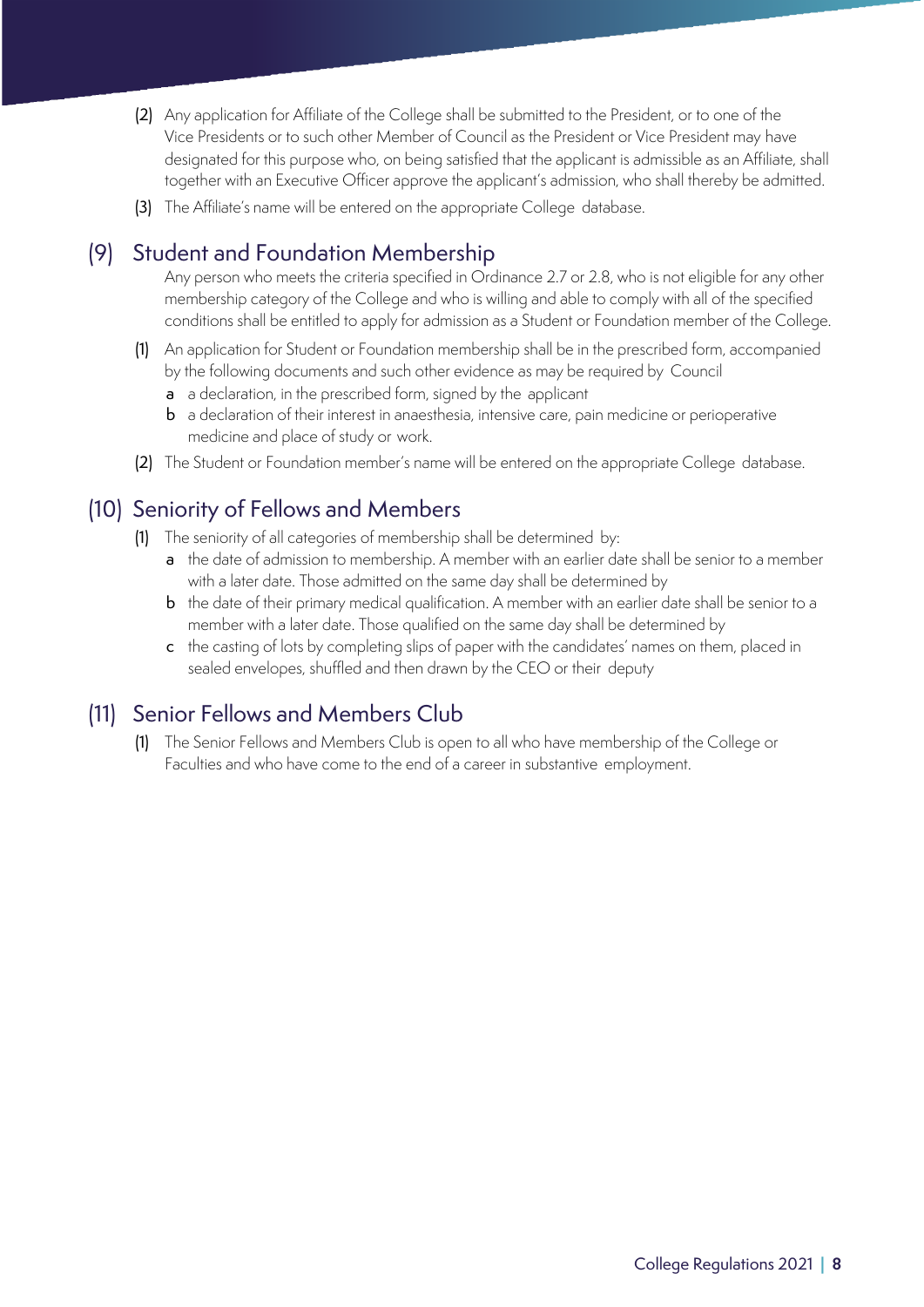# PART 3: Rights, privileges, obligations and fees

### (1) Fees and Subscriptions

- (1) The fees payable for entry to the respective Parts of the Fellowship examination and to other categories of College membership, shall be recommended to the Board of Trustees by the Finance and Resources Board from time to time and will then be approved by the AGM and shall be published in such manner as the Board of Trustees may direct.
- (2) There shall be no annual subscription payable by Honorary Fellows.
- (3) Other than those specified in Part 3, Section 1, regulation 2, the subscriptions payable for the retention of all categories of College membership shall be as determined by a general meeting from time to time and shall be published in such manner as the Board of Trustees may direct.
- (4) Subscriptions shall be payable on 1st April or 1st October each year, whichever of these two dates shall first fall after the date of seniority of the member. Any member whose subscription is more than three months in arrears and after the sending of a final notice of reminder, shall be liable to be directed by the Board of Trustees to forfeit all, or such as may be specified, rights and privileges of membership other than the right to retain any Diploma. On payment in full of all sums overdue any rights and privileges so forfeited shall forthwith be restored.
- (5) Notwithstanding the foregoing, the Board of Trustees may in any particular case remit for one year or for such longer period as it sees fit the whole or part of any subscription payable. The the Board of Trustees may delegate this power to the Finance and Resources Board.

# (2) Rights and Privileges of College Members

- (1) The enjoyment of the rights and privileges of all College members will be dependent upon the payment of the prescribed subscription unless it has been waived under Part 3, Section 1, regulation 5.
- (2) The rights and privileges of Honorary Fellows shall include the following:
	- a to use the description Fellow of the Royal College of Anaesthetists and the post-nominal FRCA
	- b to receive copies of the College *Bulletin*
	- c to use the facilities of the College buildings.
- (3) The rights and privileges of Fellows by Examination and Fellows ad eundem shall include the following:
	- a to use the description Fellow of the Royal College of Anaesthetists and the post-nominal FRCA
	- **b** to vote in relevant College elections provided that, where appropriate, they have any necessary residential qualification (such as devolved nation boards see Annex 3)
	- c to attend General Meetings and to speak and vote
	- d to be nominated for election to membership of the Council
	- e to be appointed to a Board of Examiners
	- f to be appointed a Regional or a Deputy Regional Anaesthesia Adviser
	- g to be appointed a College Tutor
	- h to receive copies of publications the College may issue from time to time
	- i to use the facilities of the College buildings
	- j to benefit from arrangements organised by the College for participating in continuing education and the recording of such participation.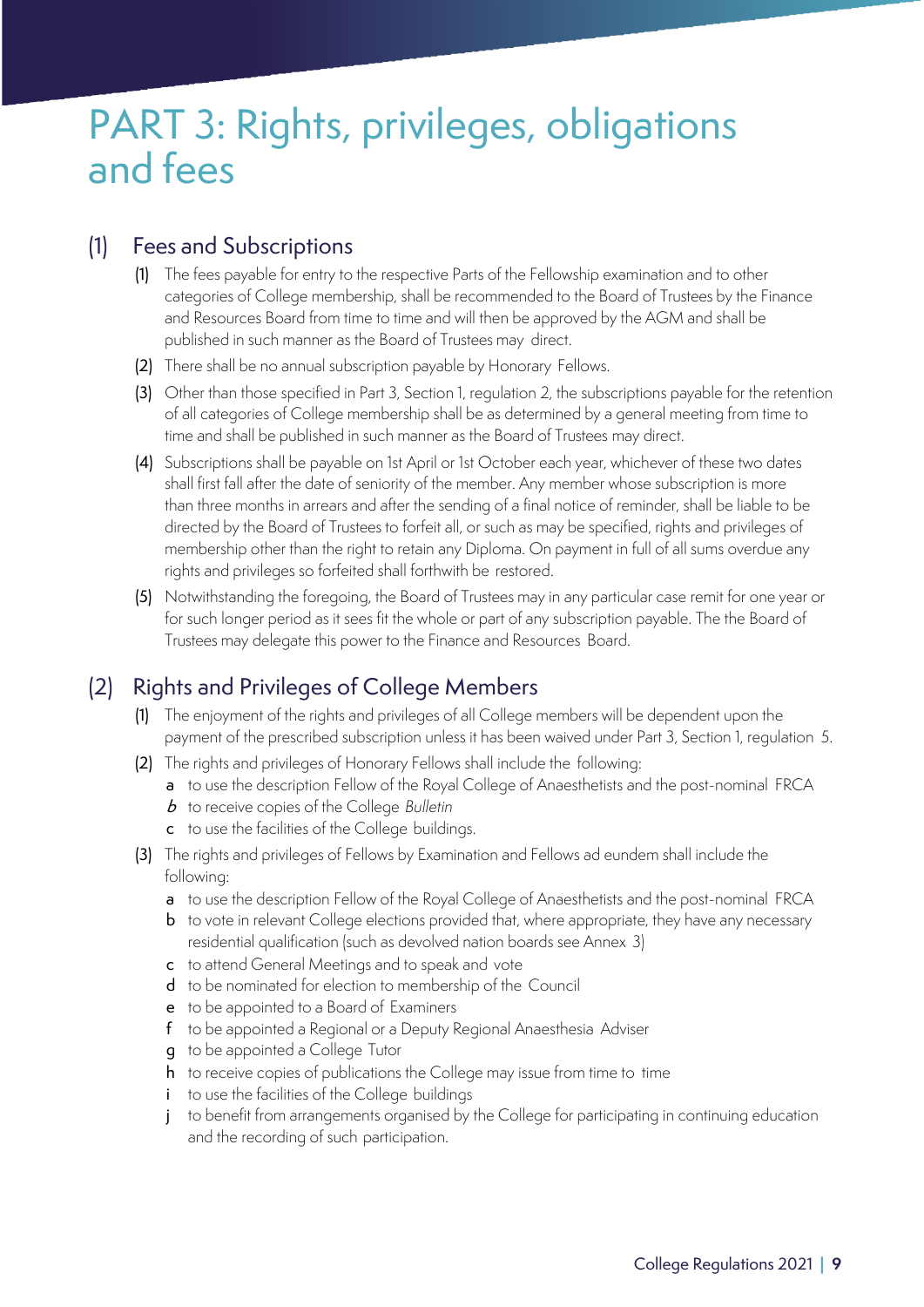- (4) The rights and privileges of Associate Fellows shall include the following:
	- a to describe themselves without abbreviation as an Associate Fellow of the Royal College of Anaesthetists
	- b to vote in College elections for Consultant and SAS members of Council
	- c to attend General Meetings and to speak and vote
	- d to receive copies of publications the College may issue from time to time
	- e to use the facilities of the College buildings
	- f to benefit from the arrangements organised by the College for participating in continuing education and the recording of such participation
	- **g** to be appointed a College Tutor.

For the avoidance of doubt, membership in this category does not carry the right or entitlement to use any post-nominal letters.

- (5) The rights and privileges of Members shall include the following:
	- a to describe themselves as a Member of the Royal College of Anaesthetists and to use the postnominal of MRCA
	- **b** to be nominated for election to a SAS vacancy of Council
	- c to vote for the election of a SAS Member of Council
	- d to attend General Meetings and to speak and vote
	- e to receive copies of publications the College may issue from time to time
	- f to receive advice and quidance with regard to training and a career in anaesthesia, intensive care or pain medicine
	- g to use the facilities of the College buildings
	- h to benefit from the arrangements organised by the College for participating in continuing education and the recording of such participation.
- (6) The rights and privileges of Associate Members shall include the following:
	- a to describe themselves without abbreviation as an Associate Member of the Royal College of Anaesthetists
	- **b** to vote for the election of an SAS Member of Council, unless the Associate Member is in a training programme recognised by the College, in which case they shall only be entitled to vote for a Trainee Member of Council or a Consultant Member of Council
	- c to attend General Meetings and to speak and vote
	- d to receive copies of publications the College may issue from time to time
	- e to receive advice and guidance with regard to training and a career in anaesthesia, intensive care or pain medicine
	- f to use the facilities of the College buildings
	- g to benefit from the arrangements organised by the College for participating in continuing education and the recording of such participation.

For the avoidance of doubt, membership in this category does not carry the right or entitlement to use any post-nominal letters.

- (7) The rights and privileges of Affiliates shall include the following:
	- a to describe themselves without abbreviation as an Affiliate of the Royal College of Anaesthetists
	- **b** to receive copies publications the College may issue from time to time
	- c to receive, as is relevant to them, advice and guidance with regard to training and a career associated with anaesthesia, intensive care or pain medicine
	- d to use the facilities of the College buildings
	- e to benefit from the arrangements organised by the College for participating in continuing education and the recording of such participation.

For the avoidance of doubt, membership in this category does not carry the right or entitlement to use any post-nominal letters, vote in College elections or to speak or vote at an AGM.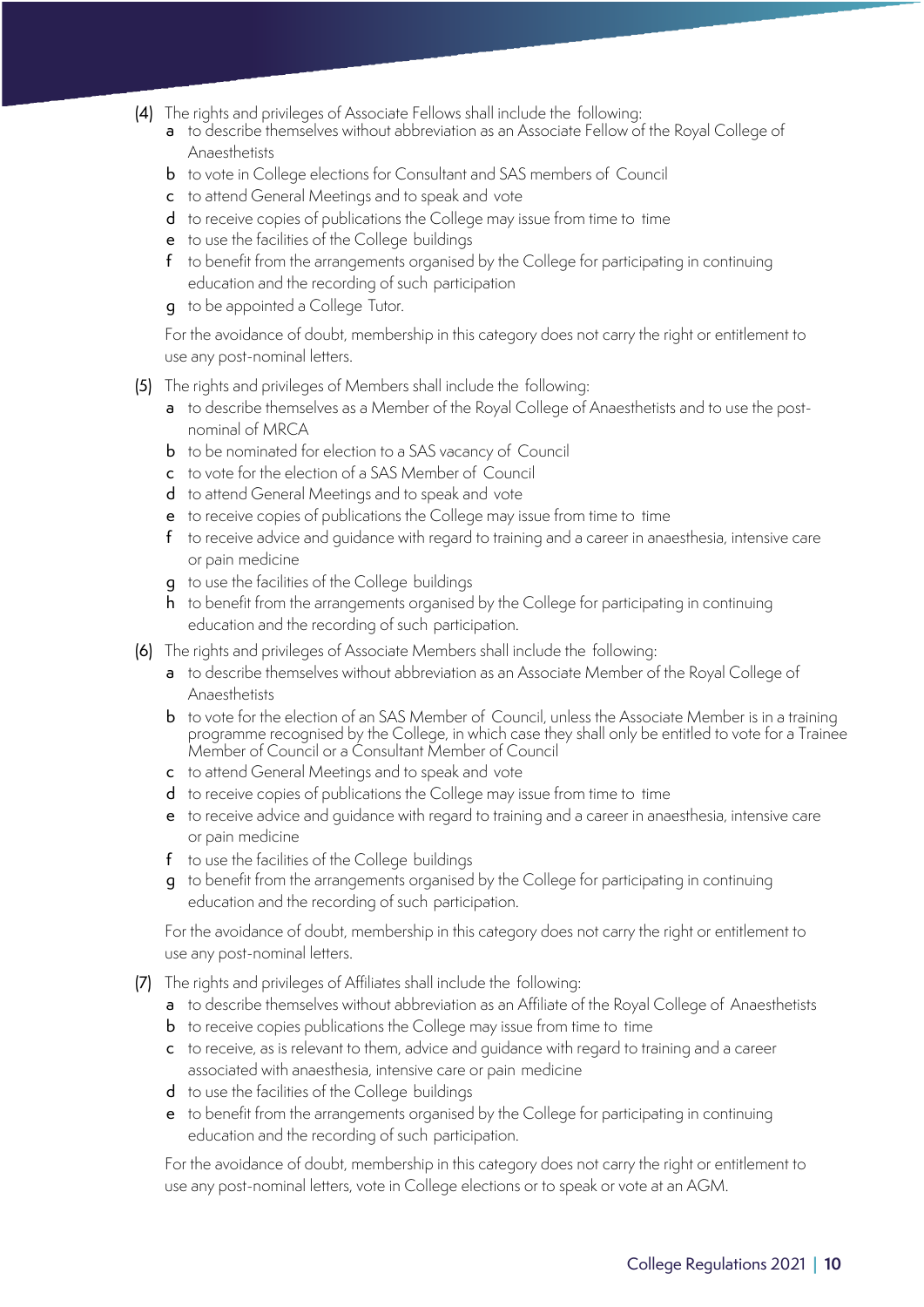- (8) The rights and privileges of Student and Foundation Membership shall include the following:
	- a to describe themselves without abbreviation as a Student or Foundation Member of the Royal College of Anaesthetists
	- **b** to receive, as is relevant to them, advice and quidance with regard to training and a career associated with anaesthesia, intensive care or pain medicine
	- c to use the facilities of the College buildings
	- d to benefit from the arrangements organised by the College for participating in continuing education and the recording of such participation.

For the avoidance of doubt, membership in this category does not carry the right or entitlement to use any post-nominal letters, vote in College elections or to speak or vote at an AGM.

(9) The rights and privileges of the individual members of the Senior Fellows and Members Club shall be the same as those to which the individual concerned was entitled under their previous category of membership held immediately prior to their admission to the Senior Fellows and Members Club, irrespective of whether or not the individual concerned continues to meet the criteria for admission to that particular category of membership.

# (3) Obligations of College Members

- (1) All College members have the duty to observe the provisions of the College's Charter, Ordinances and Regulations;
- (2) All College members have the duty to pay within the specified time any fees, subscriptions or other dues prescribed under the Charter or Ordinances or Regulations or in any other lawful manner.

### (4) Modification, suspension or removal of rights and privileges

- (1) A member of the College may be subject to a modification, suspension or removal of rights and privileges if they do not meet their obligations as set out in the Regulations or in Section 8 of the Ordinances.
- (2) When a member of the College is subject to decisions taken by a national regulatory body, the following principles will guide the actions of Council:
	- a if it becomes known to the College that any person in any grade of College membership is found to be deficient in the standards of their practice or conduct by a national regulatory body but remains on that country's Medical Register (or its equivalent) subject to conditions, the College will offer to assist that practitioner to help them rectify their shortcomings. Council will be notified of the situation and keep the case under review
	- **b** if it becomes known to the College that a person in any grade of College membership is found to be sufficiently deficient in the standards of their practice or conduct by the General Medical Council of the United Kingdom that they are removed from the Medical Register, the College will regard them as having failed to maintain the standards inherent in membership of the College. Following presentation of the case to Council to confirm the details, the President, Vice President or a member of Council appointed by Council will contact the College member and indicate that some or all of the rights and privileges of College membership and professional use of the College's name are suspended until the right to practice (with or without conditions) is restored. Council will keep the case under review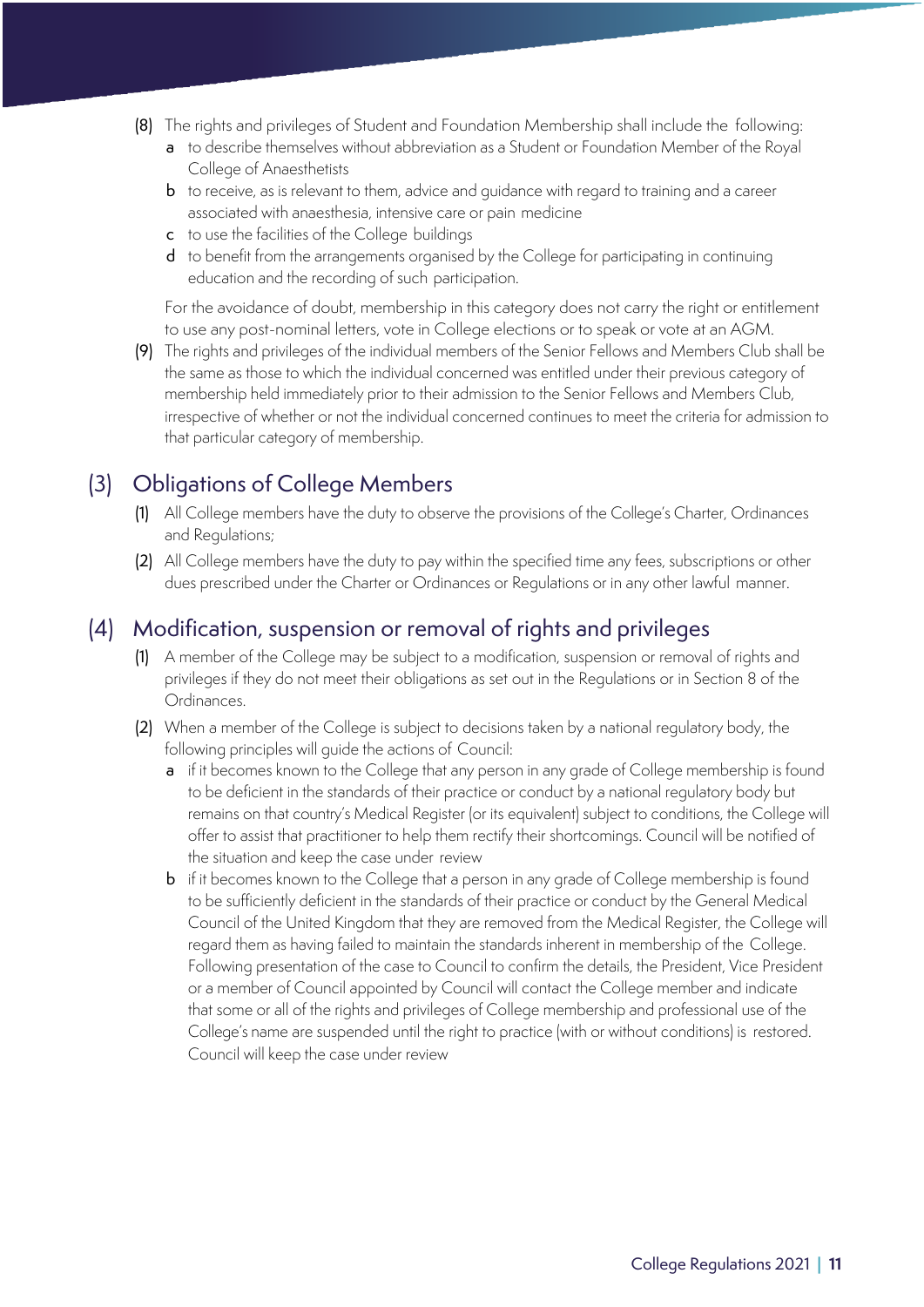c if it becomes known to the College that a person in any grade of College membership is found to be sufficiently deficient in the standards of their practice or conduct in a country other than the UK by that country's regulatory body that they are removed from that country's Medical Register (or its equivalent), the College will accept that there is a prima facie case for regarding them as having failed to maintain the standards inherent in membership of the College. Following presentation of the case to Council to confirm the details, unless there are highly unusual circumstances, the President, Vice President or a member of Council appointed by Council will contact the College member and indicate that some or all of the rights and privileges of College membership and professional use of the College's name are suspended until the right to practice (with or without conditions) is restored by the national regulatory body of the country that removed them. Council will keep the case under review.

### (5) Register of members

The Register of Fellows and Members and other categories is a matter of public record.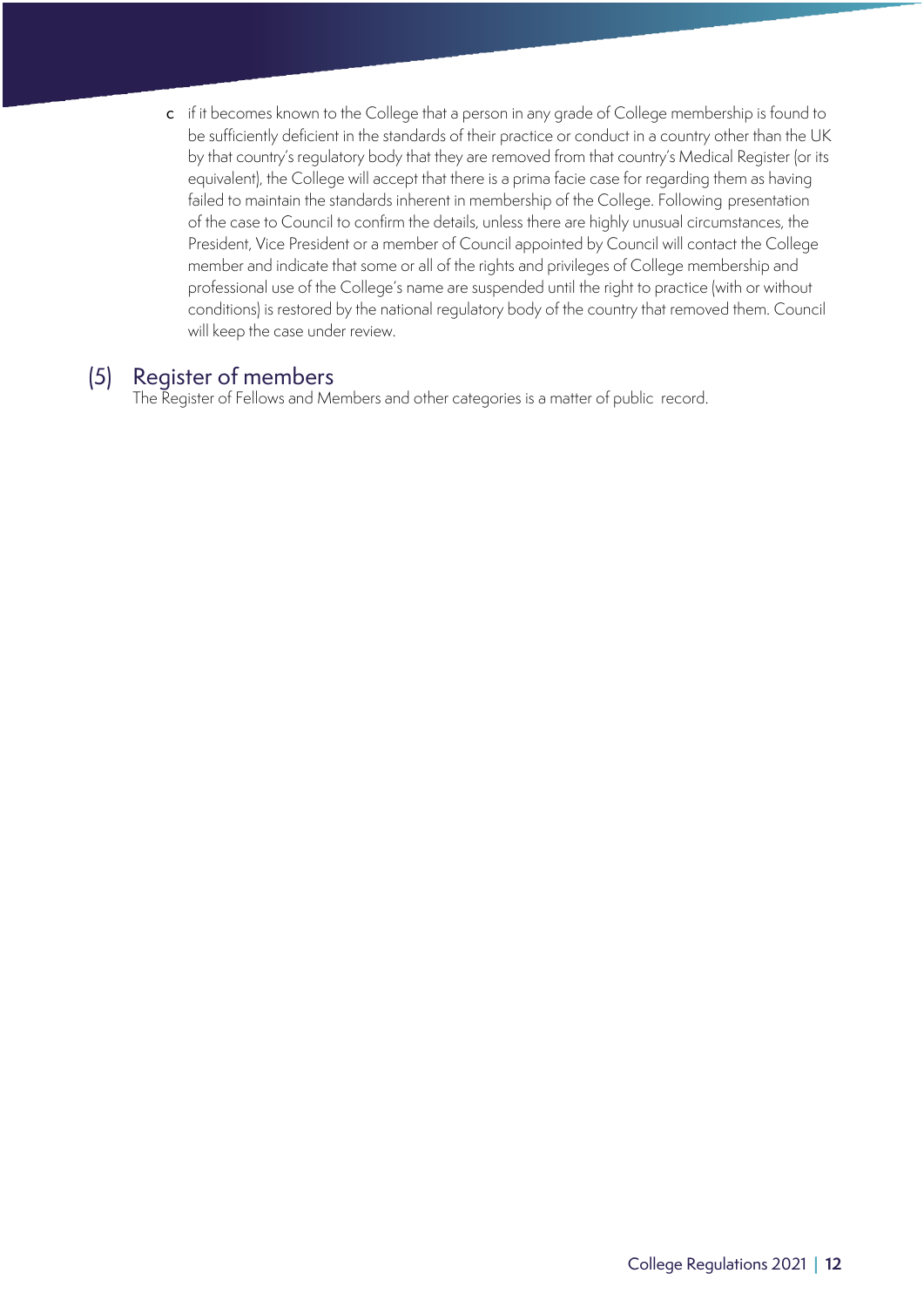# PART 4: Election to and tenure and termination of seats on College Council

# (1) Election to Council

- (1) After the election of officers the College Chief Executive will invite all existing Council Members, who are not in the last year of their term of office, to confirm that they wish to continue in post.
- (2) The election of Council members will complete in December each year (providing there are vacancies to be filled).
- (3) Vacancies for Consultant, SAS and Trainee council members shall be filled by election, providing there are more eligible candidates than vacancies. Eligibility criteria are specified in College Ordinance 5.
- (4) Notice of election to Council:
	- a notification of all council vacancies will be advertised on the College website and applications invited. There will be a designated closure date. The notification will also provide details concerning the relevant application procedure
	- **b** the election process will be conducted by an independent organisation using a web based system. The College website and ballot information will clearly state the closure date for the election.
- (5) Intention to stand:
	- a the receipt, hard copy or electronic, of a correctly completed application form, which must be signed by the applicant (an electronic signature is acceptable), at or before the specified closure date constitutes an intention to stand
	- **b** all candidates will be invited to submit a personal statement. This would normally contain relevant autobiographical information as well as any other details the applicant may feel is relevant. Applicants will be invited to submit this statement electronically for inclusion in the ballot paperwork and thus there will be a defined submission date
	- c all candidates will be invited to submit other information deemed relevant by the College, e.g. conflicts of interest, good standing with the GMC, CV and recent photograph
	- d no Fellow or Member who is deprived of any of their rights and privileges, for whatever reason, shall be eligible to stand as a candidate for election to Council or to become or remain a co-opted member of Council while so deprived.
- (6) Nomination forms:
	- a all applicants must seek the nomination of three Fellows of the College (an electronic signature is acceptable)
	- b no Fellow who is deprived of any of his or her rights and privileges, for whatever reason, shall be eligible to sign a nomination, while so deprived.
- (7) The Chief Executive or nominated deputy will validate the applications and prepare a final list of applicants. The list(s) (by vacancy type) will be ordered by date of receipt of valid application and contain applicants' full name, date of fellowship (if appropriate) and current place of work.
- (8) The Chief Executive will similarly validate the candidates' election statements and any other information submitted and providing they comply with the designated criteria, consolidate for inclusion in the election material.
- (9) A list of candidates and their election statements will be posted on the College website in support of the formal election process.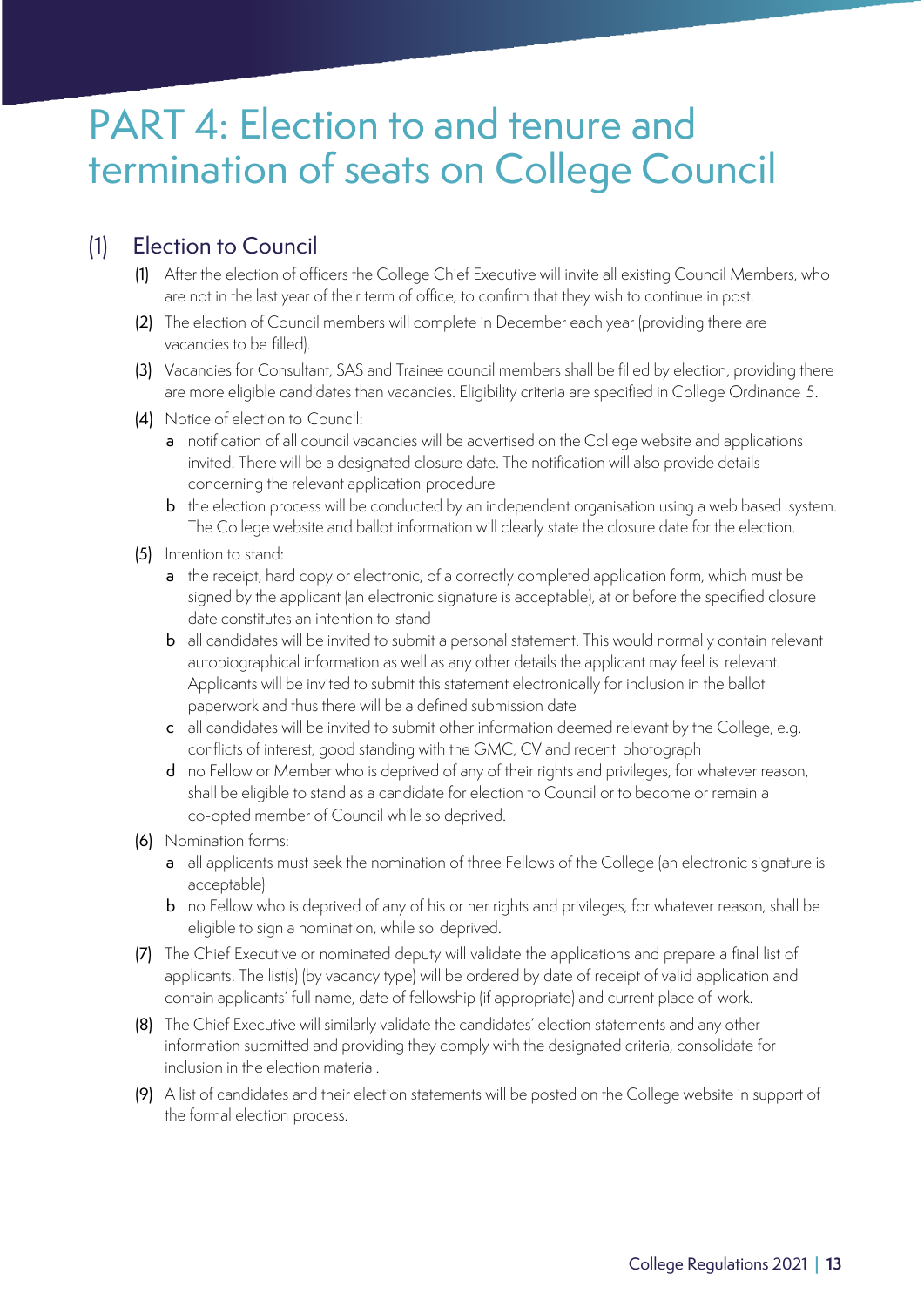# (2) Voting in Council elections

- (1) Entitlement to vote is:
	- a as specified in Ordinance 5.1.3(1)
	- b no member who is deprived of any rights or privileges for whatever reason shall be entitled to vote while so deprived.
- (2) Voting papers shall be sent electronically to all those entitled to vote:
	- a a covering letter, signed by the Chief Executive
	- **b** a ballot paper
	- c details of completion of online ballot;
- (3) The covering letter shall include the following information:
	- a the opening and closing dates of election, which will be at least a calendar month apart
	- **b** the list of candidates
	- c a statement of the length of the term of service which the candidates if elected will be eligible to serve
	- d instructions as to the method of voting.
- (4) Such reasonable measures as Council may determine, designed to enhance the probity and security of the election process, shall be taken including the numbering of the ballot papers and include the following information:
	- a the name of the College
	- **b** the nature and date of the election
	- c the number of vacancies and which election the ballot relates to: Consultant, SAS or Trainee vacancies
	- d the instructions as to the method of completing the ballot paper
	- e the names of the candidates, in the order given in the list of candidates, set out in such manner as to enable voters to indicate their votes.
- (5) Instructions to voters shall indicate:
	- a In any election to fill a vacancy each voter shall be entitled to vote for as many candidates as there are vacancies to be filled by putting a cross against the name of each candidate for whom they are voting
	- **b** It shall be permissible to vote for a smaller number of candidates than there are vacancies
	- c Any other mark on the paper may invalidate the vote.
- (6) The counting of votes submitted will commence following closure of the ballot and be conducted by the designated independent organisation.
- (7) At the conclusion of the count the result of the election shall be transmitted by the independent organisation to the Chief Executive who will inform the President or, in their absence, either of the Vice Presidents. The College shall make every endeavour to ensure candidates will be informed of the result of the election prior to it being posted on the College website.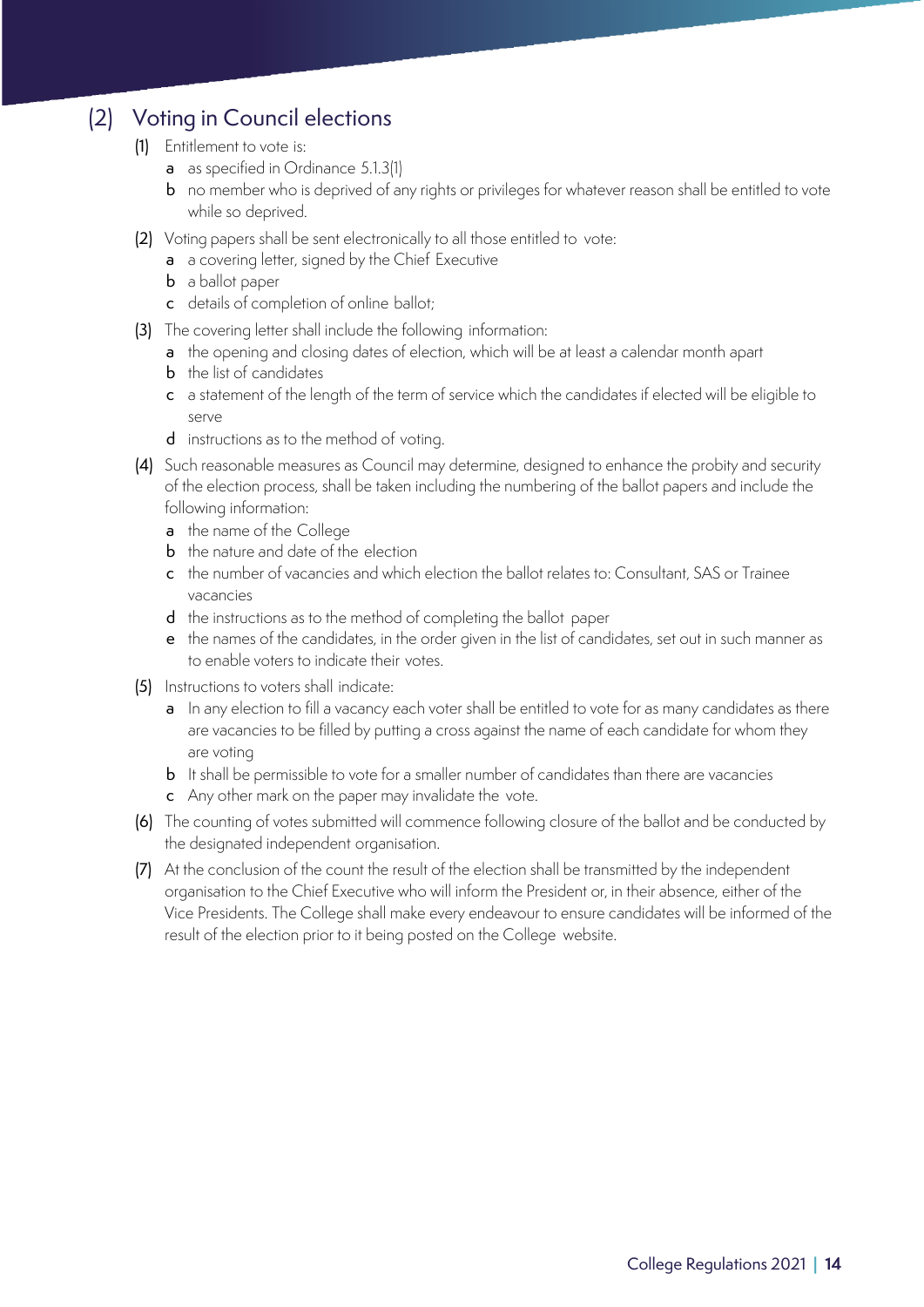# (3) Tenure and termination of membership of Council

- (1) Elected Members of Council shall hold office for the periods calculated in accordance with the relevant provisions of Ordinance 5.
- (2) Resignations
	- a an elected member of Council may at any time tender his or her resignation before the date on which the completion of the term of office being served would take effect, provided that no such resignation shall be effective until accepted by the Council
	- **b** it is expected that any member of Council who ceases the clinical practice of anaesthesia, intensive care or pain medicine would normally demit office at the next election of Council.
- (3) If any Council member is absent from 50 per cent or more Council meetings over a 12 month period, they may be asked to discuss the reasons for their absence with the Officers. If, after this discussion, the Officers cannot satisfy themselves that there is good reason for the absence, they may bring a recommendation to Council that the individual's Council membership be terminated.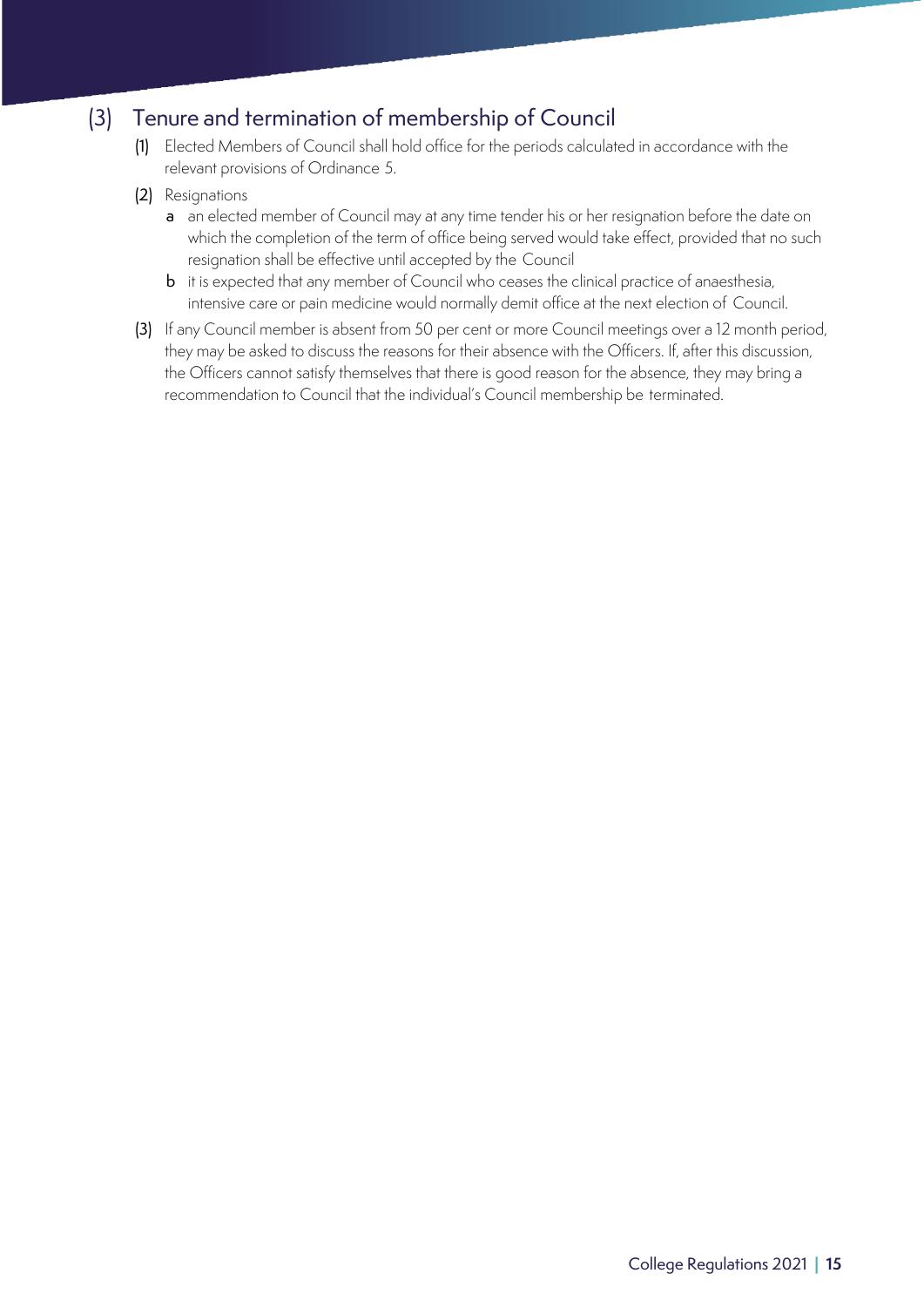# PART 5: Election of President and Vice **Presidents**

- (1) The elections shall take place after the meeting of Council in May. The President and Vice Presidents elected or re-elected shall take or resume office respectively at the commencement of the meeting to be held in September following their election.
- (2) The election of the President and Vice Presidents shall be by secret ballot, this may be conducted electronically.
- (3) The election for the office of President shall take place first and shall be followed by the election for the offices of Vice President.
- (4) In each election all elected members of Council are eligible to be nominated unless they have already been elected for the maximum term of office.
- (5) In each election the voting shall be by single transferable vote (STV), by the method recommended by our independent scrutineers and circulated to Council members in advance. However, if it is not possible to transfer votes due to an equality of votes the candidate who is most senior, as defined in Part 2, Section 10 shall be declared elected.
- (6) For the election of president this is as follows:
	- a when the votes have been counted, if one candidate has received an outright majority that candidate shall be declared elected
	- **b** if no candidate receives an outright majority the candidate or candidates with the least votes shall be removed from the election and their votes transferred to the next preference, where stated, and all votes will be counted again. This will be repeated until one candidate has received an outright majority of those who have voted.
- (7) For the election of Vice Presidents this is as follows:
	- a Council Members will vote by ranking the candidates in order of preference. When voting, Council Members must indicate their first preference candidate, but need not allocate preferences to more than one candidate if they do not wish to do so
	- **b** the Chief Executive (or his or her nominee) shall calculate a Quota, which shall be the number of validly submitted votes divided by the number of vacancies plus one
	- c the votes shall be sorted according to the first preference votes
	- d any single candidate who receives a number of first preference votes that is equal to or exceeds the Quota shall be elected as Vice President
	- e if no single candidate reaches the Quota, votes will be transferred according to the STV rules circulated to the Council in advance until all Vice Presidents have been elected.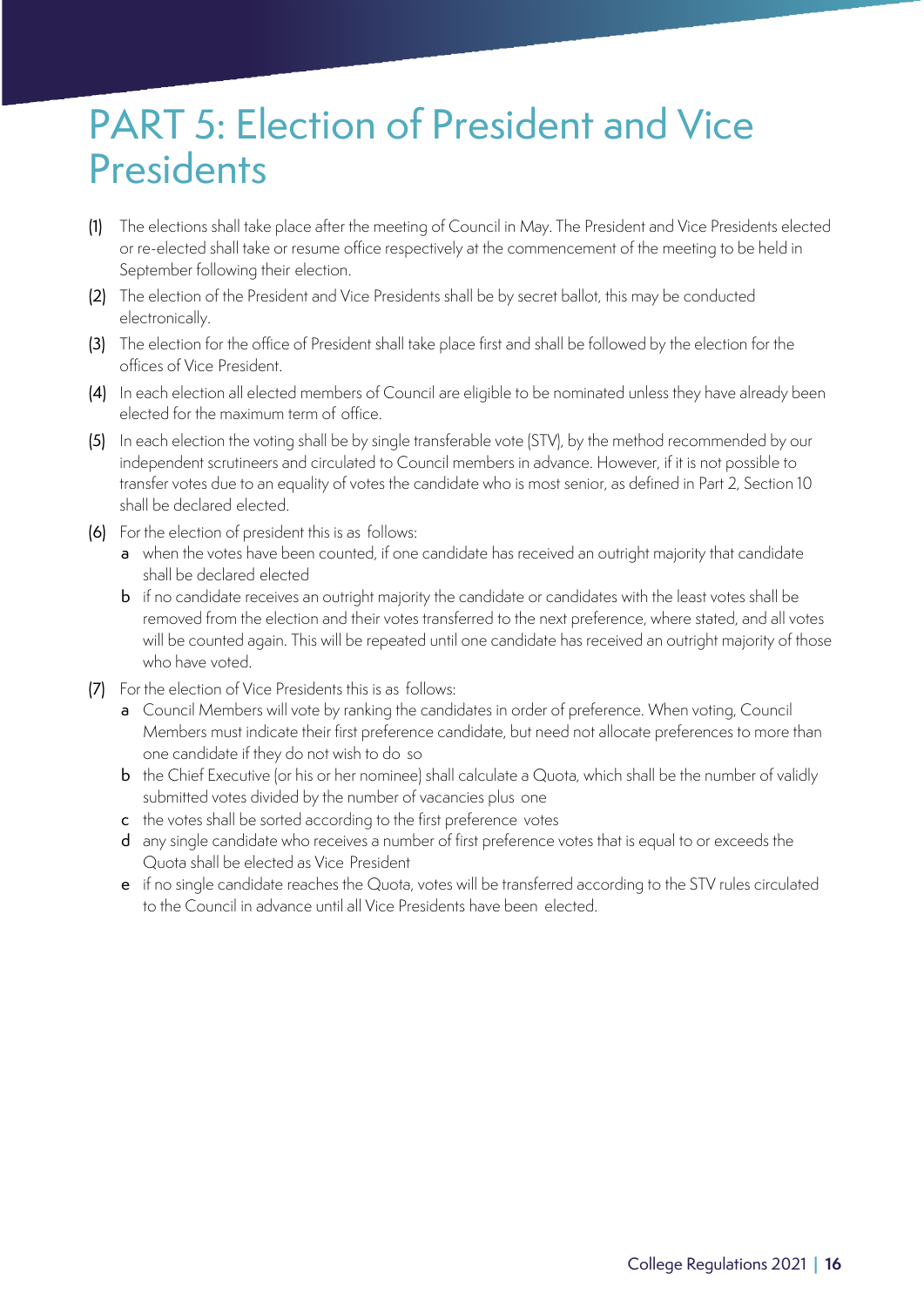# PART 6: Meetings of the Board of Trustees and Council and their Procedures

### (1) Meetings and order of business

- (1) The dates of the meetings shall normally be communicated with a minimum of six weeks' notice.
- (2) Meetings shall be chaired by the President or, in their absence, a Vice President or, in the absence of any of these, the most Senior Member of Council present.
- (3) At meetings of the Board of Trustees, it shall be open to any Trustee to submit a motion and at meetings of Council it shall be open to any elected member of Council to submit a motion. In both cases in the form of a draft resolution, for consideration at a meeting.
- (4) No business other than that included in the Agenda shall be conducted at a meeting except, at the discretion of the Chair.
- (5) All Board and Committee minutes and all other reports to be received, and every notice of motion shall be submitted to the Board of Trustee's or Council Secretary not later than ten days before the date of the meeting. Any notice of motion submitted by a Trustee or member of Council shall be in writing.
- (6) The Chair shall include in the Agenda all business submitted by the date specified in the preceding regulation. Items submitted after that date can be included at the Chair's discretion.
- (7) Copies of the Agenda and accompanying papers shall be sent to members seven days in advance of the meeting.
- (8) Subject to the agreement of the president the minutes of the meeting of a Board or Committee which are included in the agenda of a meeting may include recommendations in the form of draft resolutions and, where they do, the submission of the minutes to the Board of Trustees or Council Secretary shall be deemed to include the submission of motions embodying draft resolutions which shall be included in the agenda of the meeting as formal business.
- (9) An item on the agenda comprising the minutes of a Board or Committee meeting shall normally be introduced by the Board or Committee Chair. In their absence, the chair may designate a member of the Board or Committee, including a relevant member of the senior management team to introduce the item.
- (10) When consideration of the recommendations in a report has been completed the Chair of the Board or Committee shall move that the recommendations in the report (or the amended regulations as the case may be) shall be adopted as a motion for approval by the Board of Trustees or Council.
- (11) When an amendment to an original motion has been moved and seconded, no other amendment shall be moved until the first amendment shall have been disposed of. If an amendment be carried, the motion as amended shall become the substantive motion in place of the original motion, and shall be the question upon which a further amendment may be moved.
- (12) The Board of Trustees or Council may adjourn a meeting to any day or any hour. Notice of the adjourned meeting, when the adjournment is to another day, shall be sent to every Trustee or Member of Council as appropriate.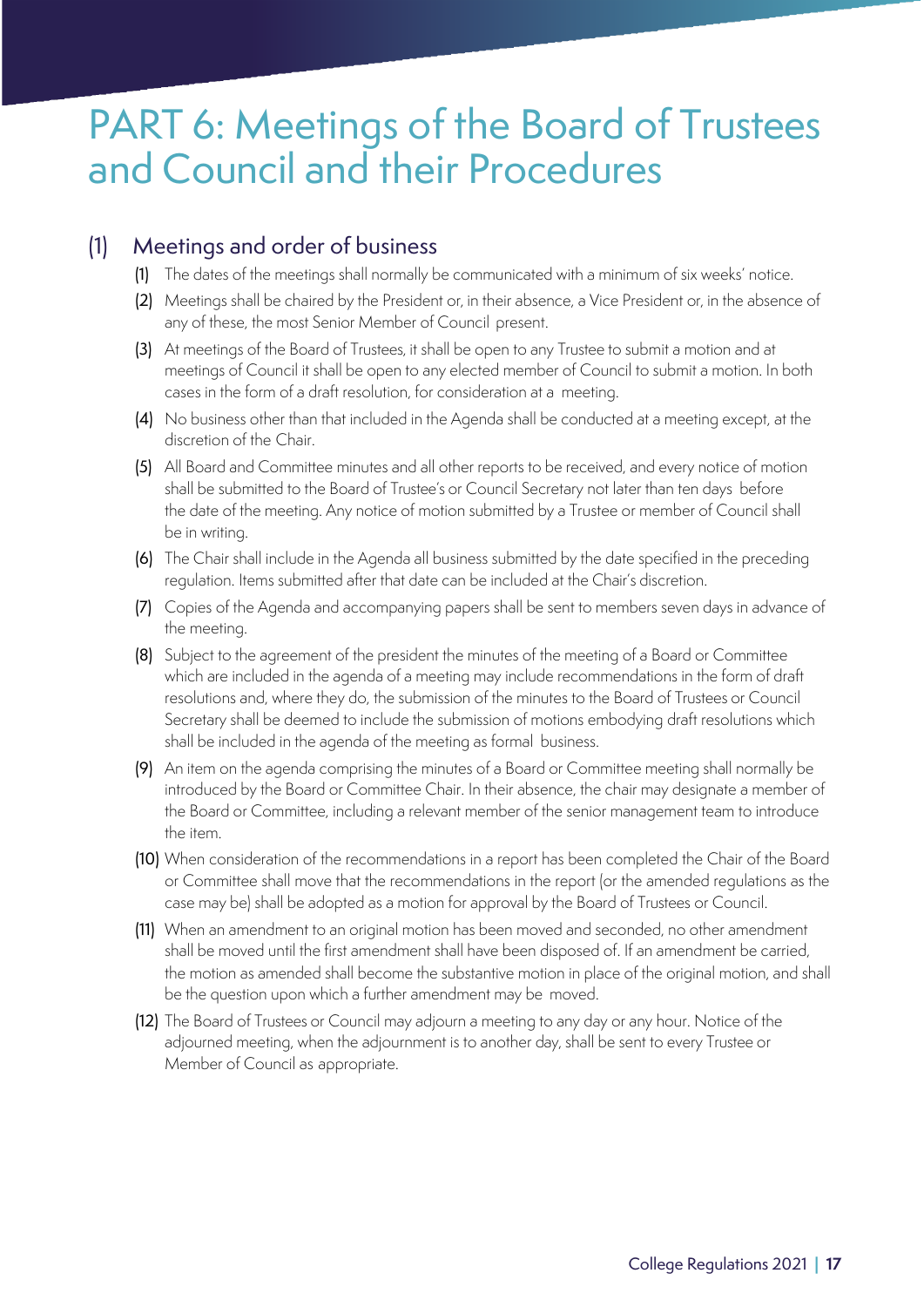# (2) Consideration of agenda items

- (1) Any person, either elected, appointed, co-opted, or employed by the College or acting in an observer capacity should disclose to the Chair any relevant conflicting interest of any kind (financial, professional or otherwise) arising in relation to any item on the agenda. Where a relevant item has been disclosed the member may, subject to the Chair's discretion, remain during consideration of the item, partake in any debate concerning it but not vote.
- (2) Whenever possible, the Chair should try to obtain a decision by consensus.
- (3) If a consensus is not possible and a decision is needed, voting shall be by a show of hands of Trustees in the case of Board of Trustee meeting or the elected members present in the case of Council meetings. Any matter so voted on shall be decided by a simple majority of the members present and voting unless the regulations stipulate a different threshold. When, after a vote, if any Trustee or elected Council member so requires, the names of members voting for or against any motion shall be recorded in the minutes.
- (4) In the event of an equality of votes for or against a motion, the Chair shall have a second, or casting, vote, except in the case of a ballot for election to the office of President or Vice President.
- (5) Any decision taken by Council in any disciplinary matter under Ordinance 8 or Part 3, Sections 3 and 4, or any other decision required to be so determined by these regulations and, if a quarter of the elected Council members present so require, any other question under consideration by Council shall, if it cannot be decided by consensus, be decided by ballot.
- (6) In the case of any question relating to a member present being discussed, such a member shall normally withdraw until such question be determined, or cease to be under consideration; provided always that such member shall not be required to withdraw before they have been given an opportunity, if they so wish, of speaking on the matter.
- (7) The ruling of the Chair on a point of order shall be final.
- (8) Every matter which may be determined under this Regulation at a meeting, may alternatively be decided by a written resolution of the Trustees in the case of a Board of Trustees meeting or a written resolution of the elected members of Council in the case of Council meetings. Such written resolution must:
	- a be circulated to:
		- i in the case of the Board of Trustees, all of the Trustees who would have been eligible to vote on the matter if it were being decided at a meeting; or
		- ii in the case of the Council, all of the elected members of Council who would have been eligible to vote on the matter if it were being decided at a meeting; and
	- **b** be approved by a simple majority of:
		- i in the case of the Board of Trustees, the Trustees eligible to receive the written resolution under Regulation 2(8)(a)(i); or
		- ii in the case of the Council, the elected members of Council eligible to receive the written resolution under Regulation 2(8)(a)(ii).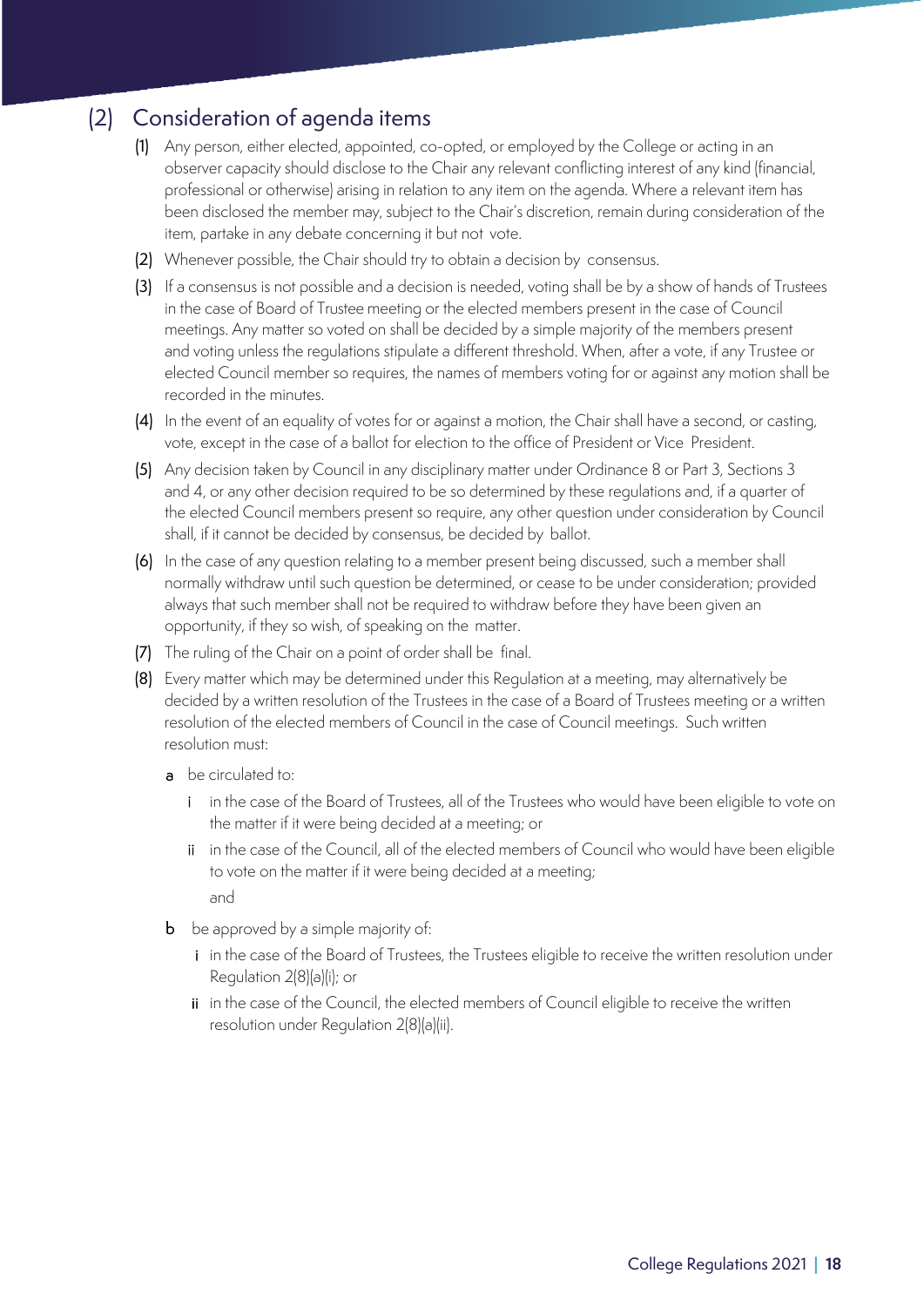# PART 7: Meetings of Boards, Committees and Committee procedure

### (1) Meetings and order of business

- (1) For the whole of Part 7 each body (for which The Board of Trustees or Council is wholly or partly responsible) as described in Part 7, Section (1), regulation (2), including (a) and (b) will be referred to as a 'committee', with the exception of four Boards which shall be referred to as Boards, covering the following areas and their generic terms of reference can be found in Annex 2:
	- Education, Training and Examinations
	- Clinical Quality and Research
	- Communications and External Affairs (including membership issues)
	- Finance and Resources
- (2) The constitution, terms of reference, functions and powers of individual Committees, Sub-Committees, working parties and other subordinate bodies of the Board of Trustees or Council or College shall be as prescribed by The Board of Trustees or Council, as appropriate. This shall not necessarily apply to:
	- a any committee or similar body on which the College has a joint membership with any other College, Faculty or Association, or
	- b any committee or similar body in respect of which the Council has delegated the appointment or election of some or all of its Members to Fellows residing in a particular country. Terms of reference for Devolved Nations' Boards appear in Annex 3.
- (3) The members of boards and committees shall normally be Trustees and/or members of Council but it shall be open to The Board of Trustees or Council to co-opt such additional members, whether or not Fellows or Members of the College, to any committee as it may determine provided that such members shall have no power to vote in the proceedings of the committee (unless specified by the Board of Trustees or Council).
- (4) The President and Vice Presidents shall be ex officio members of every board and committee except the Audit and Internal Affairs Committee.
- (5) The quorum of every committee shall normally be three elected Council members, unless otherwise agreed by the Board of Trustees or Council, this may include ex-officio members, provided that the terms of reference of individual committees may make different provision in respect of each such committee.
- (6) Dates of meetings of Boards and committees, other than those fixed annually for the purpose of the College calendar, shall be determined by the Board or committee itself or by the Chair in consultation with the senior management team member provided that, if circumstances so require, the Board of Trustees or Council (as appropriate), President or Vice President shall have power to summon a meeting of any committee.
- (7) In the event of the number of members attending a meeting of a committee being insufficient to form a quorum, the member or members present shall have power to fix a new date for that committee to meet. At the Chair's discretion business can still be conducted but any decisions will have to be ratified by the next quorate meeting/appropriate Board or Council.
- (8) It is the responsibility of the committee Chair or other person nominated for the purpose to report the working of the committee in a Board, The Board of Trustees or Council meeting so as to make it clear what the recommendations of the committee are to the Board, The Board of Trustees or Council.
- (9) For the recommendations of Boards or committees to become College policy they must be presented to and approved by The Board of Trustees or Council in formal business.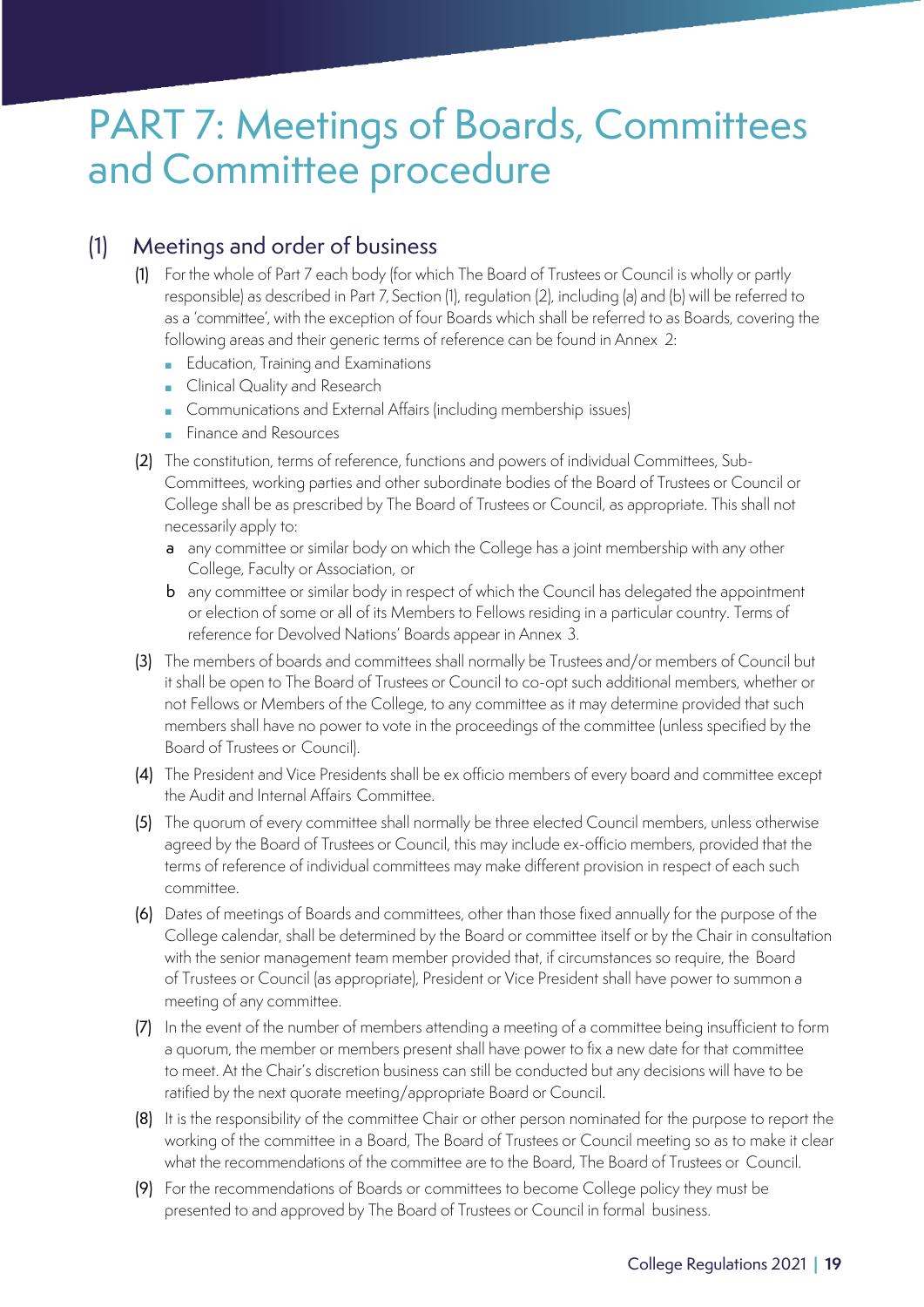# (2) Consideration of agenda items

- (1) Any person, either elected, co-opted, employed by the College or acting in an observer capacity should disclose to the Chair of a Board or committee any relevant conflicting interest of any kind (financial, professional or otherwise) arising in relation to any item on the agenda. Where a relevant item has been disclosed the member may, subject to the Chair's discretion remain during consideration of the item and partake in any debate concerning it but not vote.
- (2) Whenever possible, the Chair of a Board or committee should try to obtain a decision by consensus.
- (3) If a consensus is not possible and a decision is needed, voting shall be by a show of hands of those with voting rights present, as defined in the committee's terms of reference. Any matter so voted on shall be decided by a simple majority of the members present and voting. When, after a vote, any elected member so requires, the names of members voting for or against any motion shall be recorded in the minutes.
- (4) In the event of an equality of votes for or against a motion, the Chair shall have a second, or casting, vote.
- (5) In the case of any question relating to a member present being discussed, such a member shall normally withdraw until such question be determined, or cease to be under consideration; provided always that such member shall not be required to withdraw before they have been given an opportunity, if they so wish, of speaking on the matter.
- (6) The ruling of the Chair on a point of order shall be final.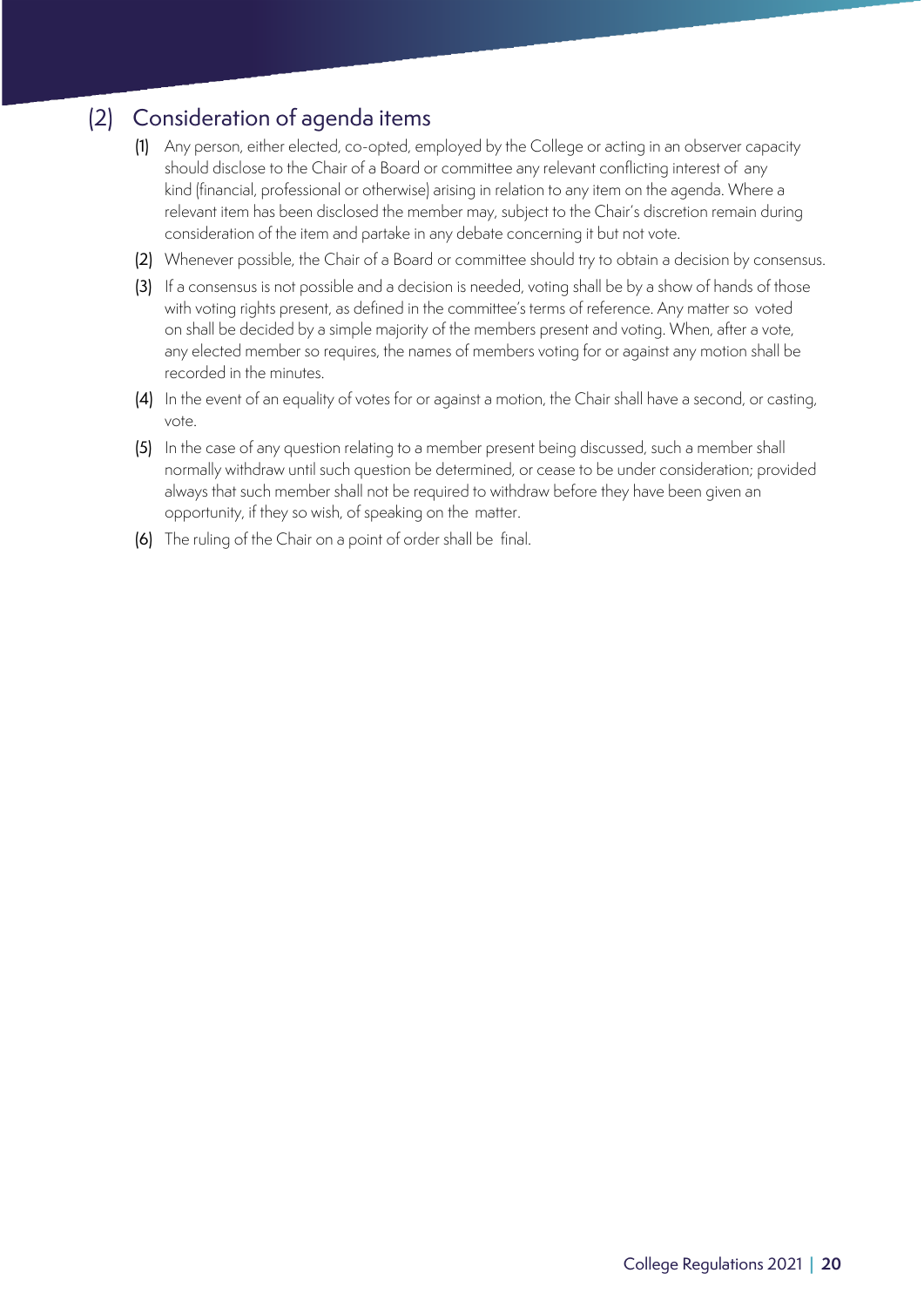# PART 8: Procedure at General Meetings

# (1) Submission of Motion

- (1) Notices of motion in accordance with Ordinance 9.1 shall comprise a draft of a Resolution to be adopted, if approved, by the Meeting. No such Resolution shall seek to deal with more than a single subject matter and all shall be drafted in terms of advising the Board of Trustees or Council, whichever is most applicable, to take an appropriate course of action.
- (2) Notices of motion shall be submitted to the Chief Executive Officer of the College not later than the date specified in the Notice of Meeting given in accordance with Ordinance 9.4 and shall be signed by the Mover in accordance with Ordinance 9.8.

### (2) Conduct of Business

- (1) Business at a General Meeting shall be in accordance with Charter 12 and Ordinance 9.
- (2) Resolutions submitted by The Board of Trustees or Council or any Officer of the College shall take precedence over notices of motion submitted by Members.
- (3) No member shall speak more than once on any Motion provided that the Mover and any Seconder of a motion shall have a right of reply and that any Officer of the Council, and any Chair of Committee to whose responsibilities a motion may relate, may intervene at any time in the discussion.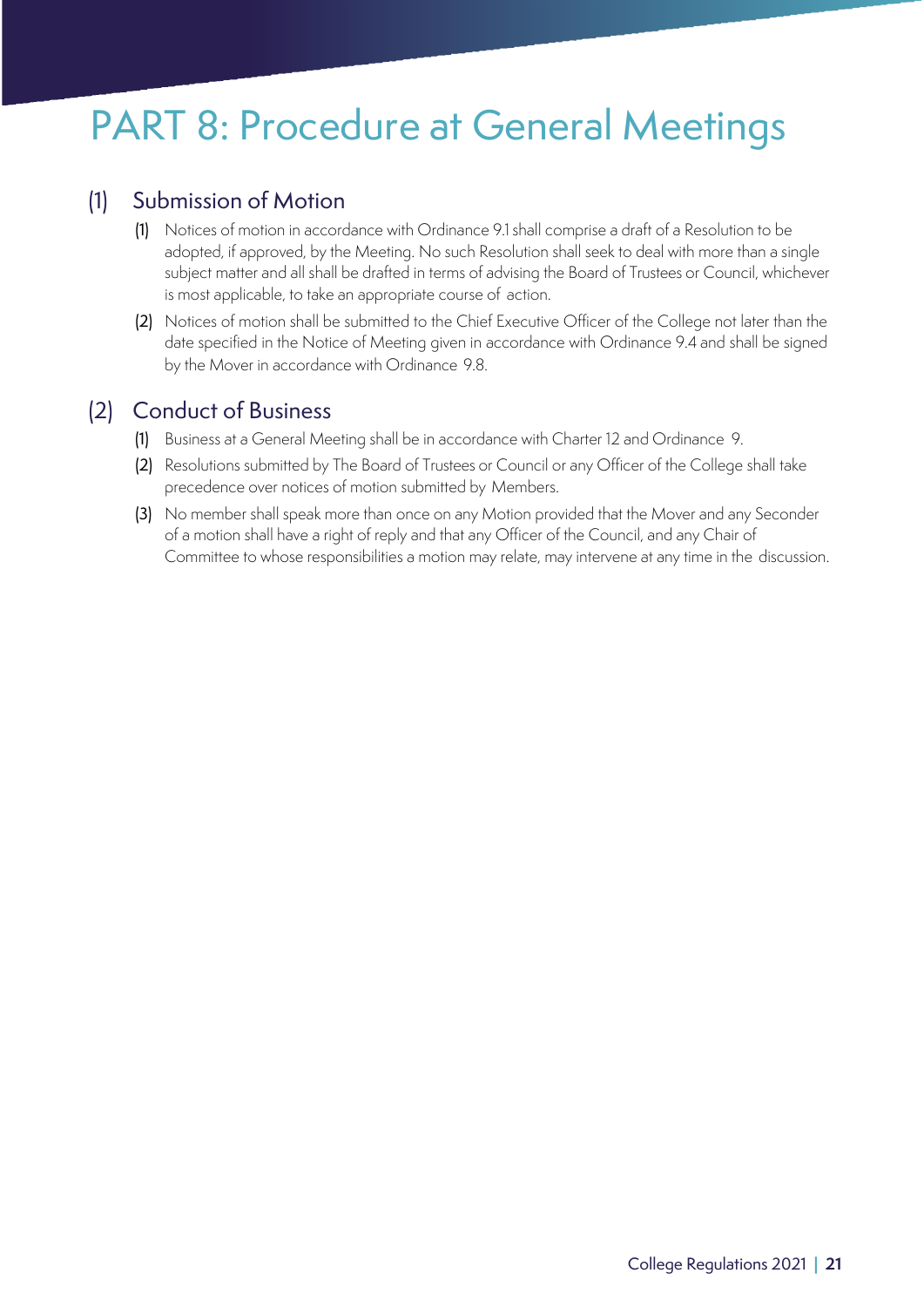# PART 9: College Seal

- (1) The College Seal shall be in the form of the Arms of the College and shall be kept securely in the College premises.
- (2) The Seal shall be affixed only to such documents as is required by law or as may be directed by The Board of Trustees or Council or the President or Vice President.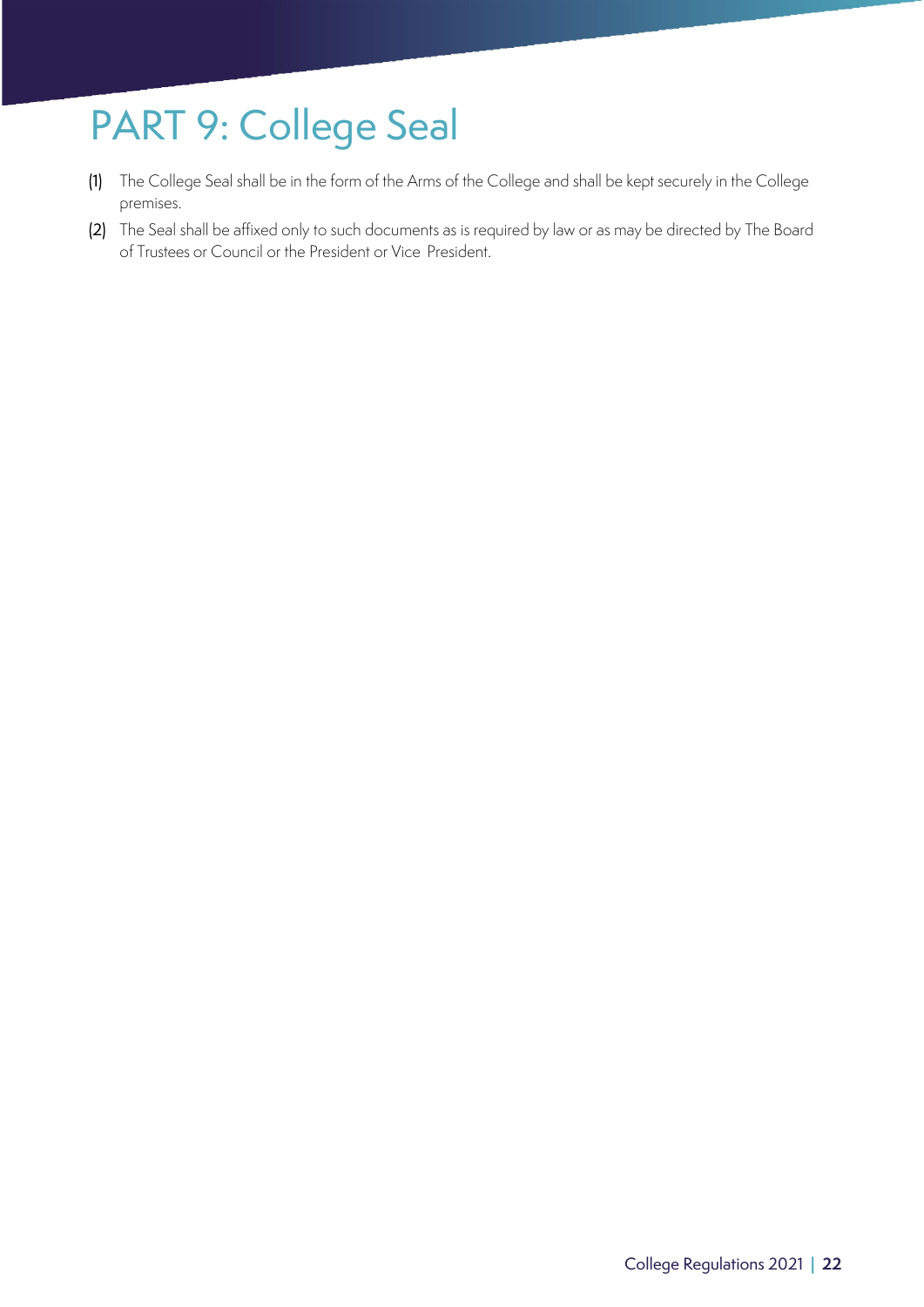# PART 10: College Medals, awards and prizes

(1) The Nominations Committee will be responsible for the College's guidance for 'Medals, Awards and Prizes' Subject to Council's approval. A document will be published and maintained on the College website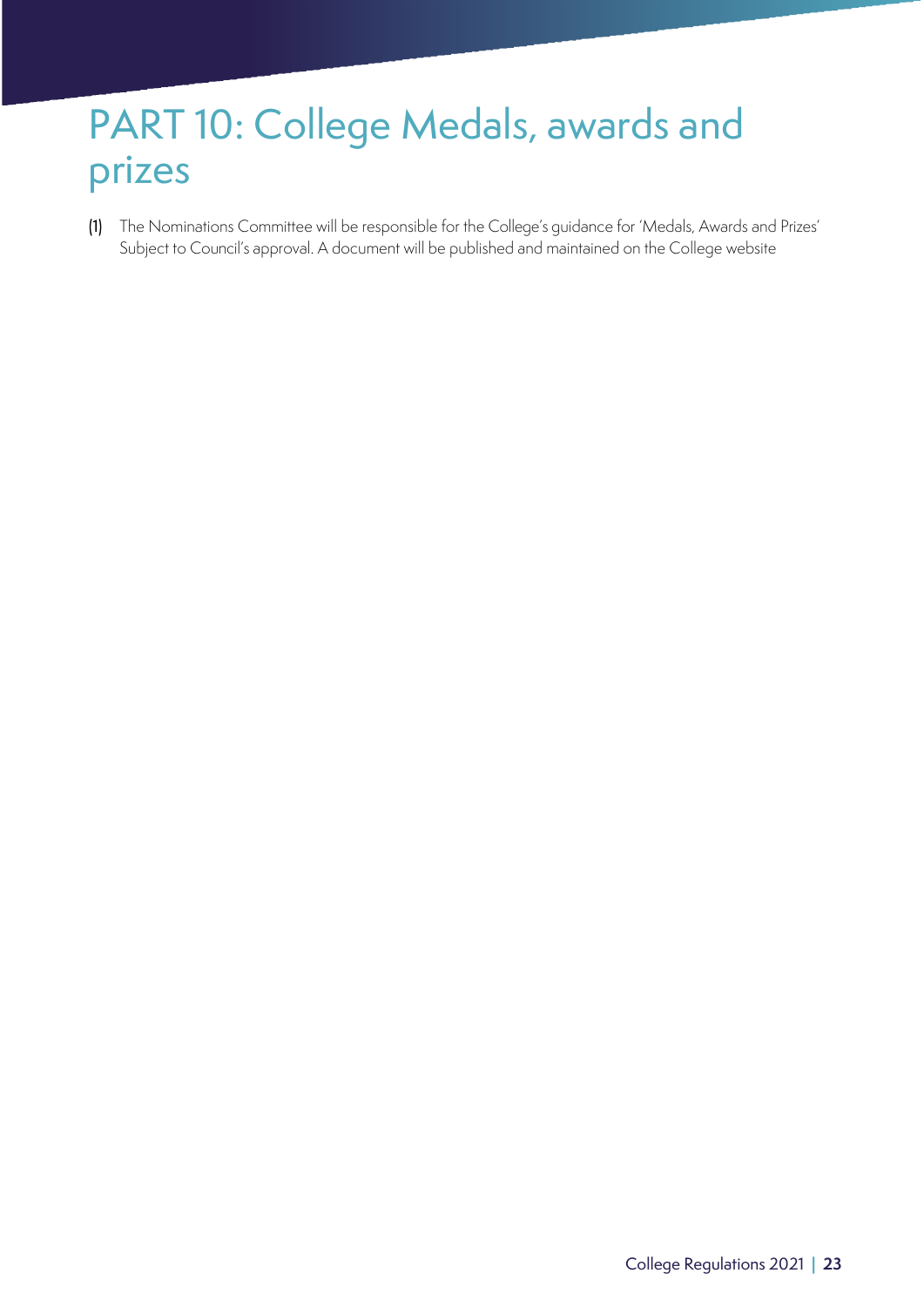# PART 11: Making, alteration and repeal of regulations

- (1) The making, amendment and repeal of the Regulations by the Council shall be effective as follows:
	- a any elected member of Council wishing to propose the making, alteration or repeal of a regulation, may submit to the Chief Executive Officer a draft Resolution for Council containing their proposal. Such a Resolution shall be signed by the Mover and by a Seconder, who shall also be an elected member of Council
	- b if the Resolution is passed by consensus or if voted on, by two thirds of the elected Council members present, where this number exceeds half the total of all elected Council members, the alteration to the Regulations shall forthwith take effect
	- c alternatively, Council may amend the Resolution, also by consensus or by a simple majority, but to take effect on being voted for will need to comply with Part 11 Section 1 regulation b
	- d Council may determine to postpone a decision on the Resolution pending receipt of further advice or information about the matters to which it relates and may resume consideration of the Resolution at such later date as it determines.
- (2) The most up to date version of the regulations shall be kept on the RCoA website and such copy shall be the authoritative copy of the Regulations.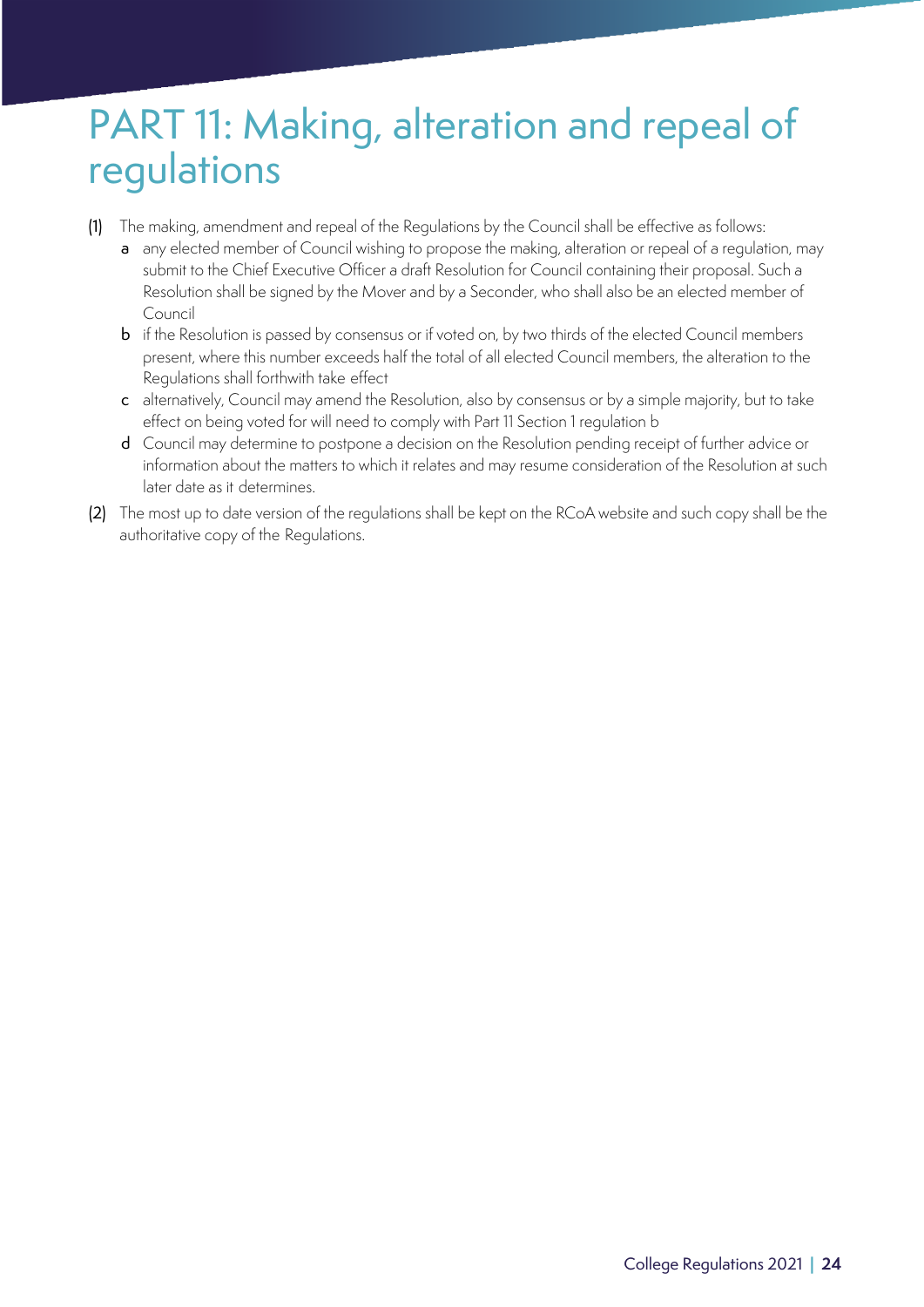# PART 12: Tenure of appointment to designated College roles

- (1) The College may from time to time appoint to roles outside of committee and board structures to further the work of the organisation. All such appointments should normally be (unless stated elsewhere and approved by the Board of Trustees or Council eg examinations regulations):
	- a working to an agreed job description
	- **b** initially for a period of three years
	- c subject to a maximum extension of a further three years, and
	- d subject to satisfactory performance, which is regularly (at least annually) reviewed by the relevant Board or Committee chair, working with the relevant director
- (2) Council will remain the final arbiter of all matters relating to the appointment and dismissal for such College roles.
- (3) For the avoidance of doubt, the above does not apply to members of staff.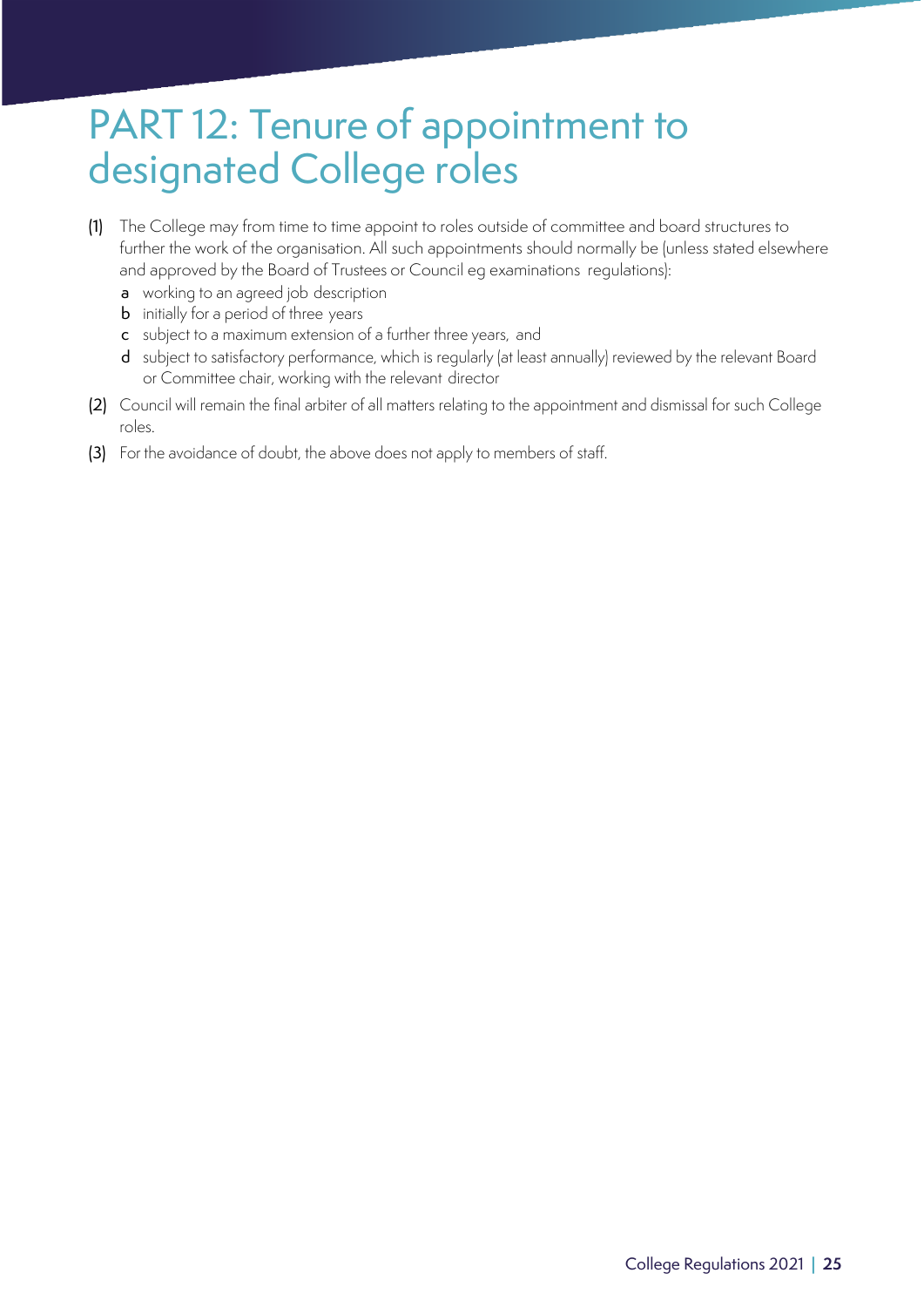# PART 13: Schedule of declarations and certificates

### (1) Forms of declaration, diplomas, certificates etc

- (1) Formal declarations necessary for admission to the College and for undertaking duties on behalf of the College are set out in the Schedule of Declarations. The wording of other documents and approval of other duties will be determined by the Council and Officers from time to time.
- (2) The form prescribed in the Schedule of Declarations gives the minimum statement which must be present.
- (3) A Diploma or other Certificate issued by the College confirming admission to a category of College membership is valid only when it carries the College Seal.
- (4) In the absence of the President, a Vice President can sign Diplomas, Certificates and any other documents referred to in these Regulations in their stead.

### (2) Wording of declarations, diplomas, certificates etc

(1) Declaration of admission to any category of membership of the College (as set out in Section 2 of the Ordinances)

'I do solemnly and sincerely declare that, while a Fellow/Associate Fellow/Member/Associate Member of the Royal College of Anaesthetists, I will observe the provisions of the Charter, Ordinances and Regulations of the College and will obey every lawful summons issued by Order of the Council, having no reasonable excuse to the contrary, and will to the utmost of my power maintain the welfare and dignity of the College'

(2) Declaration of a Fellowship Examiner on admission to office

'I do declare that, so long as I shall remain in the office of Examiner for the Fellowship of the Royal College of Anaesthetists, I will diligently maintain the honour and welfare of the said College; and in all things relating to my office, and with all manner of persons, act equally and impartially according to the best of my skill and knowledge.'

(3) Declaration of a Member of Council on admission to office

'I do declare that, so long as I shall remain as a Council Member of the Royal College of Anaesthetists, I will diligently maintain the honour and welfare of the said College; and in all things relating to my office, and with all manner of persons, act equally and impartially according to the best of my skill and knowledge.'

(4) Declaration of the President or a Vice President on admission to office

'I do declare that, according to the best of my skill and knowledge, I will discharge the several trusts and powers vested in me as President (Vice President) of the Royal College of Anaesthetists, and that I will diligently maintain the honour and welfare of the said College; and in all things which shall in any sort concern my office, I will act faithfully and honestly and without favour or affection, prejudice or partiality to any person or persons whomsoever.'

(5) Certificate of Diploma of Honorary Fellow

Know all persons by these presents that We the Royal College of Anaesthetists do hereby admit [name of recipient] an Honorary Fellow As witness our Common Seal this [day, month, year] [signatures of President and Vice Presidents] Enrolled by [signature of Executive Officer].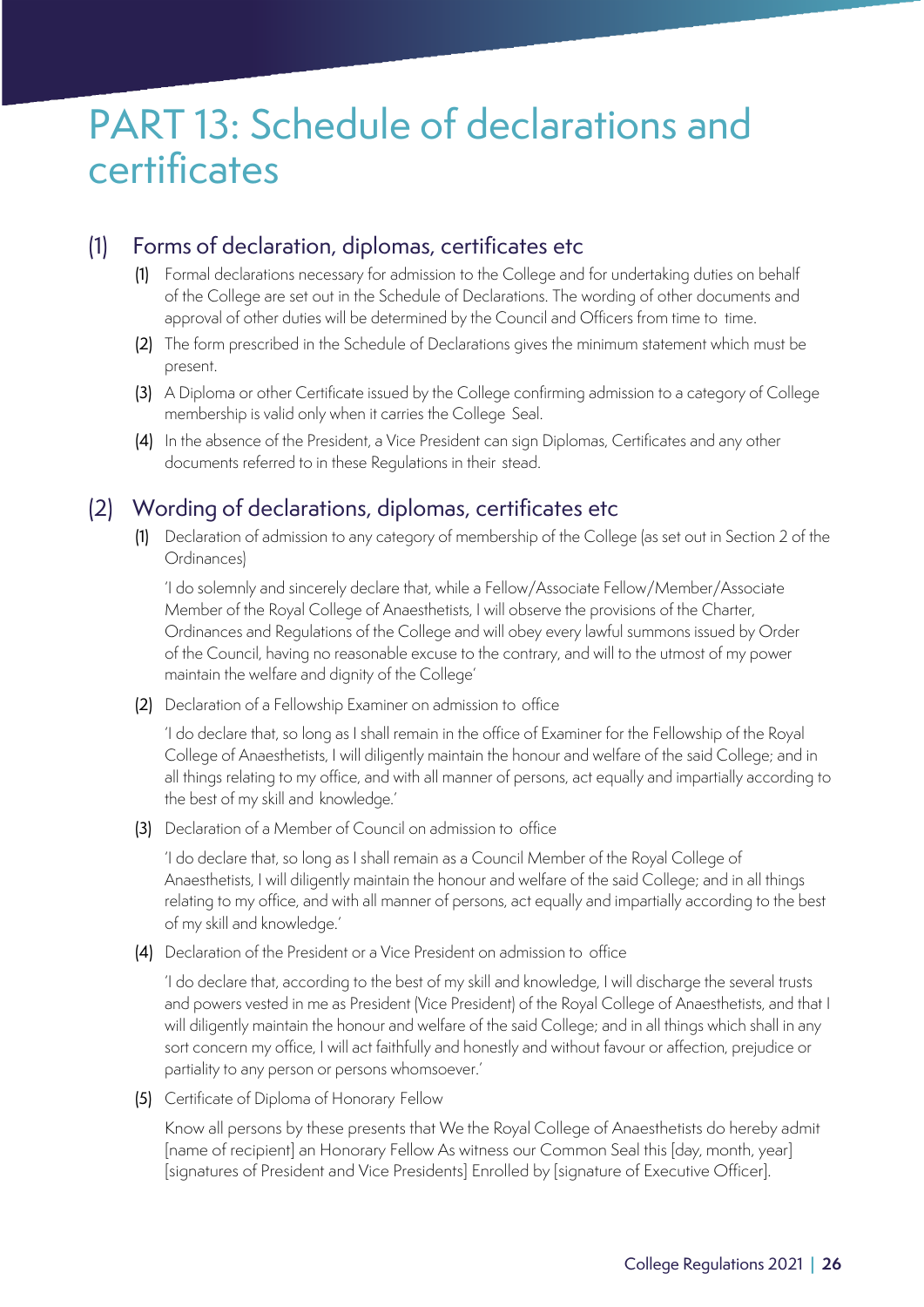#### (6) Certificate of Diploma of Fellowship by Election

Know all persons by these presents that [name of Fellow] is hereby admitted a Fellow of the Royal College of Anaesthetists dated this [day, month, year] [signatures of President and Vice Presidents] Enrolled by [signature of Executive Officer].

#### (7) Certificate of Diploma of Fellowship by Examination

We the Board of Examiners for the Fellowship of the Royal College of Anaesthetists have examined and found [name of candidate] qualified for the Fellowship of the Royal College of Anaesthetists as witness our hands this [day, month, year].

#### Chair of the Examinations Committee

We the Royal College of Anaesthetists do hereby admit the above a Fellow of the Royal College of Anaesthetists Given under our Common Seal this [day, month, year] [signatures of President and Vice Presidents] Enrolled by [signature of Executive Officer] [signature of Fellow].

#### (8) Certificate of Diploma of Fellowship ad eundem

Know all persons by these presents that [name of Fellow], holding the qualification of [qualification and name of Fellow's College or certifying organisation] is hereby admitted a Fellow of the Royal College of Anaesthetists ad eundem. Dated this [day, month, year] Enrolled by [signature of Executive Officer] [signatures of President and Vice Presidents] [signature of recipient of Diploma].

#### (9) Certificate of Diploma of Associate Fellowship

Know all persons by these presents that [name of Associate Fellow] is hereby admitted as an Associate Fellow of the Royal College of Anaesthetists [signatures of President, Vice President and Executive Officer] [Date].

#### (10) Certificate of Diploma of Membership

Know all persons by these presents that [name of Member] is hereby admitted as a Member of the Royal College of Anaesthetists [signatures of President, Vice President and Executive Officer] [Date].

#### (11) Certificate of Diploma of Associate Membership

Know all persons by these presents that [name of Associate Member] is hereby admitted as an Associate Member of the Royal College of Anaesthetists [signatures of President, Vice President and Executive Officer] [Date].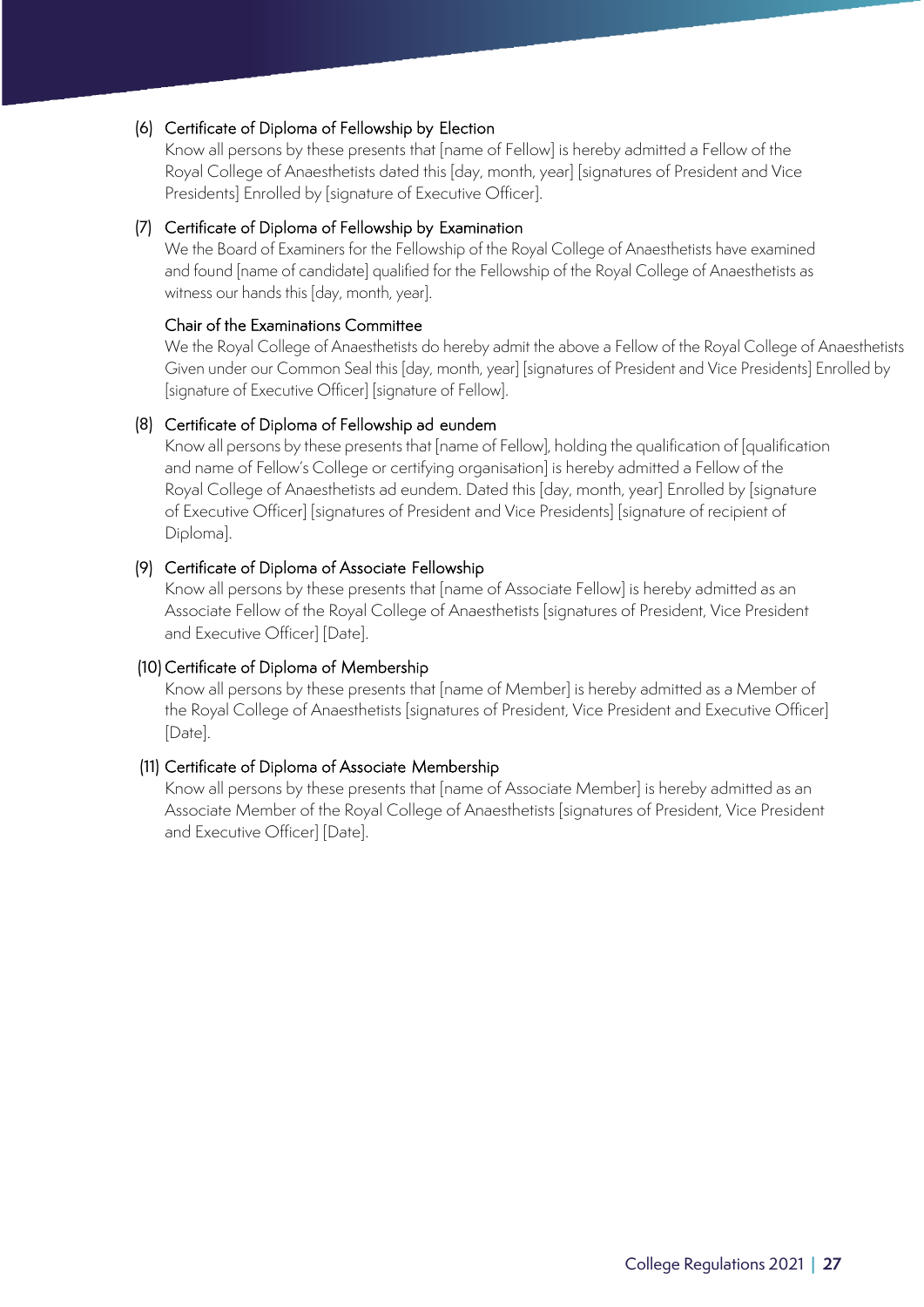# Annex 1: Log of amendments to College Regulations

#### **Version 1 Original**

#### **Version 2 17 October 2001**

Part II Section 2 Paragraph 4 (b) and Part II Section 3 Paragraph 5 (b) amended to:

A Fellow, who should normally be a member of the Council designated by the President or a Vice President shall read out the citation of the candidate;

#### **Version 3 19 December 2001**

Part XVII (4) amended to:

We the Board of Examiners for the Fellowship of the Royal College of Anaesthetists have examined and found [name of candidate] qualified for the Fellowship of the Royal College of Anaesthetists as witness our hands this [day, month, year].

[signatures of Examiners]

We the Royal College of Anaesthetists do hereby admit the above a Fellow of the Royal College of Anaesthetists Given under our Common Seal this [day, month, year] [signatures of President and Vice Presidents] Enrolled by [signature of Executive Officer] [signature of Fellow].

#### **Version 4 19 March2002**

Part XVII (5) amended to:

Know all Men by these Presents that [name of Fellow], holding the qualification of [qualification and name of Fellow's College or certifying organisation] is hereby admitted a Fellow of the Royal College of Anaesthetists ad eundem. Dated this [day, month, year] Enrolled by [signature of Executive Officer] [signatures of President and Vice Presidents] [signature of recipient of Diploma].

#### **Version 5 16 October2002**

Part XVIII added:

Schedule of College annual functions identifying invitees etc added to provide clarification.

#### **Version 6 21 May2003**

Three year revision of all regulations

#### **Version 7 4 June 2004**

Fellowship ad Eundem and Voluntary Register regulations clarified re UK requirement.

#### **Version 8 15 December2004**

Fellowship ad Eundem entry route 2 amended.

Reference to Non Consultant Career Grade (NCCG) amended to Staff and Associate Specialist (SAS).

#### **Version 9 7 December 2005**

Fellowship ad Eundem route 2 amended and date restriction lifted.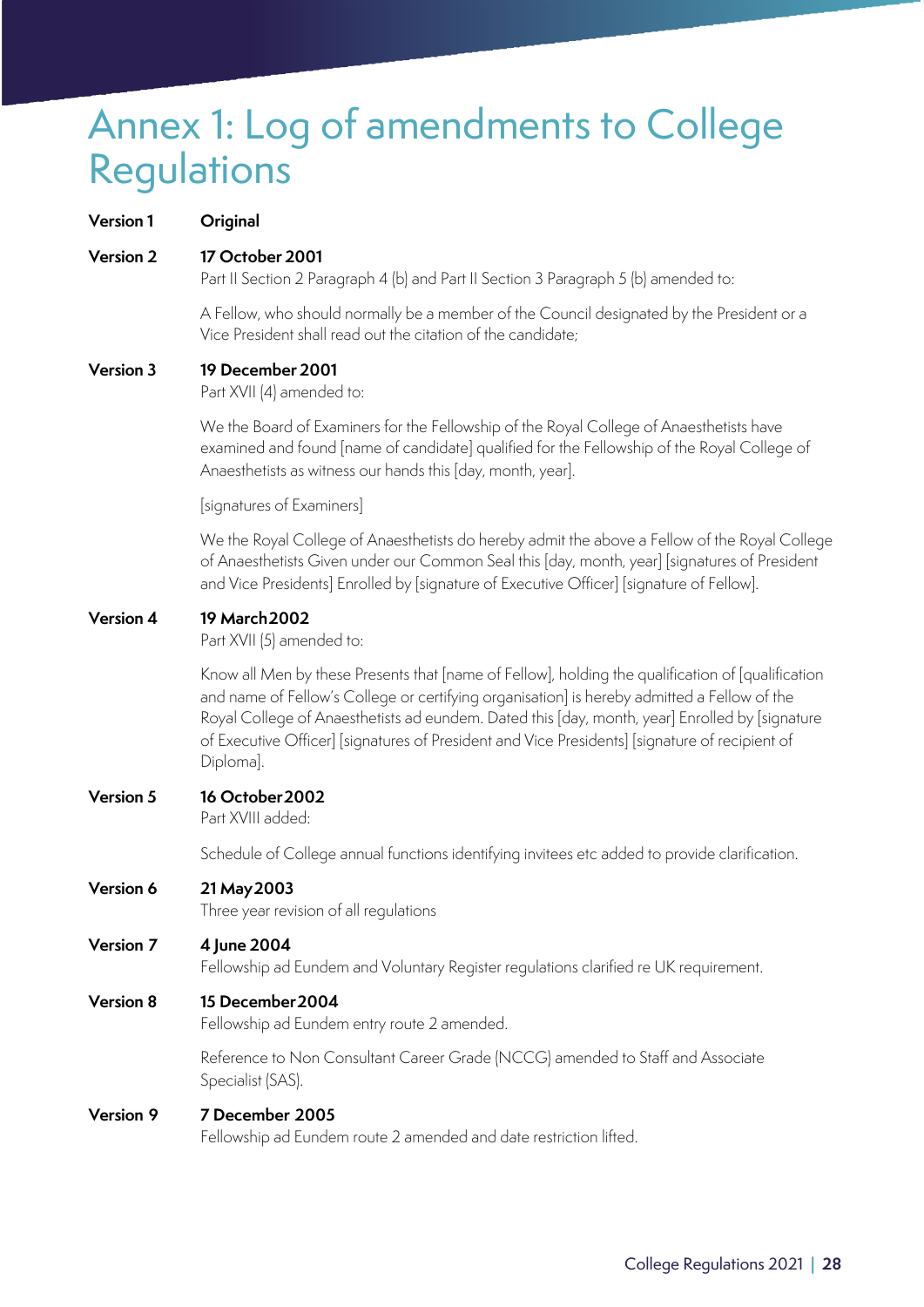#### **Version 10 16 May2007**

Amended to not contravene age discrimination legislation. Resigning from Council wording changed from '…retiring or losing regular contact with Trainees..' to '…ceasing clinical practice…' , Fellowship ad Eundem route 2 deleted, Examination section now covered by Examination Regulations. AAC section now covered by AAC Regulations. UK requirement added to Affiliate category.

#### **Version 11 19 November2008**

Amended to move election of President and Vice Presidents from March to June.

#### **Version 12 13 April2011**

Associate Fellow criteria amended to include being on GMC Specialist Register rather than employed in NHS.

#### **Version 13 20 September2011**

Membership section amended to allow the College to transfer individuals to correct membership categories.

#### **Version 14 17 October2011**

Membership section amended to include eligibility criteria for Senior Follows Club.

#### **Version 15 8 February 2012**

Wording related to the removal of a member of Council deleted from College Regulations as now included in 'Removal of College Officers' document.

#### **Version 16 18 September2013**

Part V amended to allow electronic ballot using Single Transferable Vote (STV). Part II amended to add third differentiator for seniority.

#### **Version 17 15 October 2014**

Part IV rewritten.

#### **Version 18 19 April 2017**

Part V amended to reflect vice presidents being elected in the same STV ballot conducted by our independent scrutineer.

#### **Version 19 16 May 2017**

Part IV amended to allow the option of only voting online in Council elections and to reflect the change in the Ordinances allowing all trainees to vote in electing the Trainee member of Council and the change in eligibility for those standing for the Trainee places on Council.

#### **Version 20 15 November 2017**

An extensive governance review resulted in a thorough overhaul of the Regulations.

#### **Version 21 18 July 2018**

Updated to bring in line with the changes agreed at the 2018 AGM, and in particular creating a Board of Trustees separate to Council and establishing the Student and Foundation membership categories.

#### **Version 22 9 October 2019**

Part IV amended to reference Ordinance 5.1.3(1) which sets out who can vote in Council elections.

#### **Version 23 20 December 2019**

Part II (10)(1) c amended third differentiator for seniority.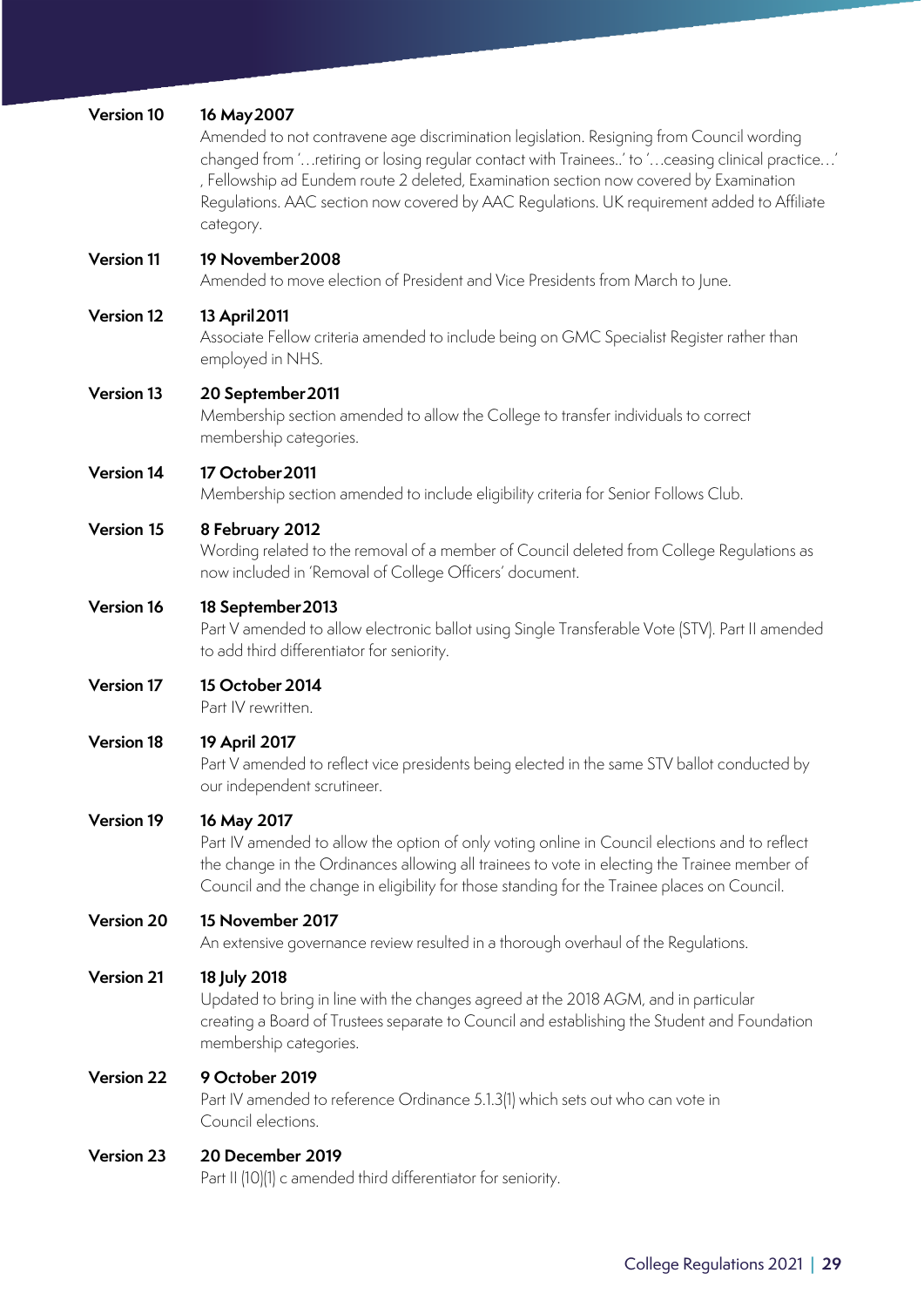### **Version 24 7 July 2021**

Part 6, Regulation 2 amended to permit written resolutions

#### **Version 25 10 November 2021**

Part 2, paragraph (7)(1)(a) amended, Part 3, paragraph (2) amended and extended to clarify Trainee and SFMC status, rights and privileges.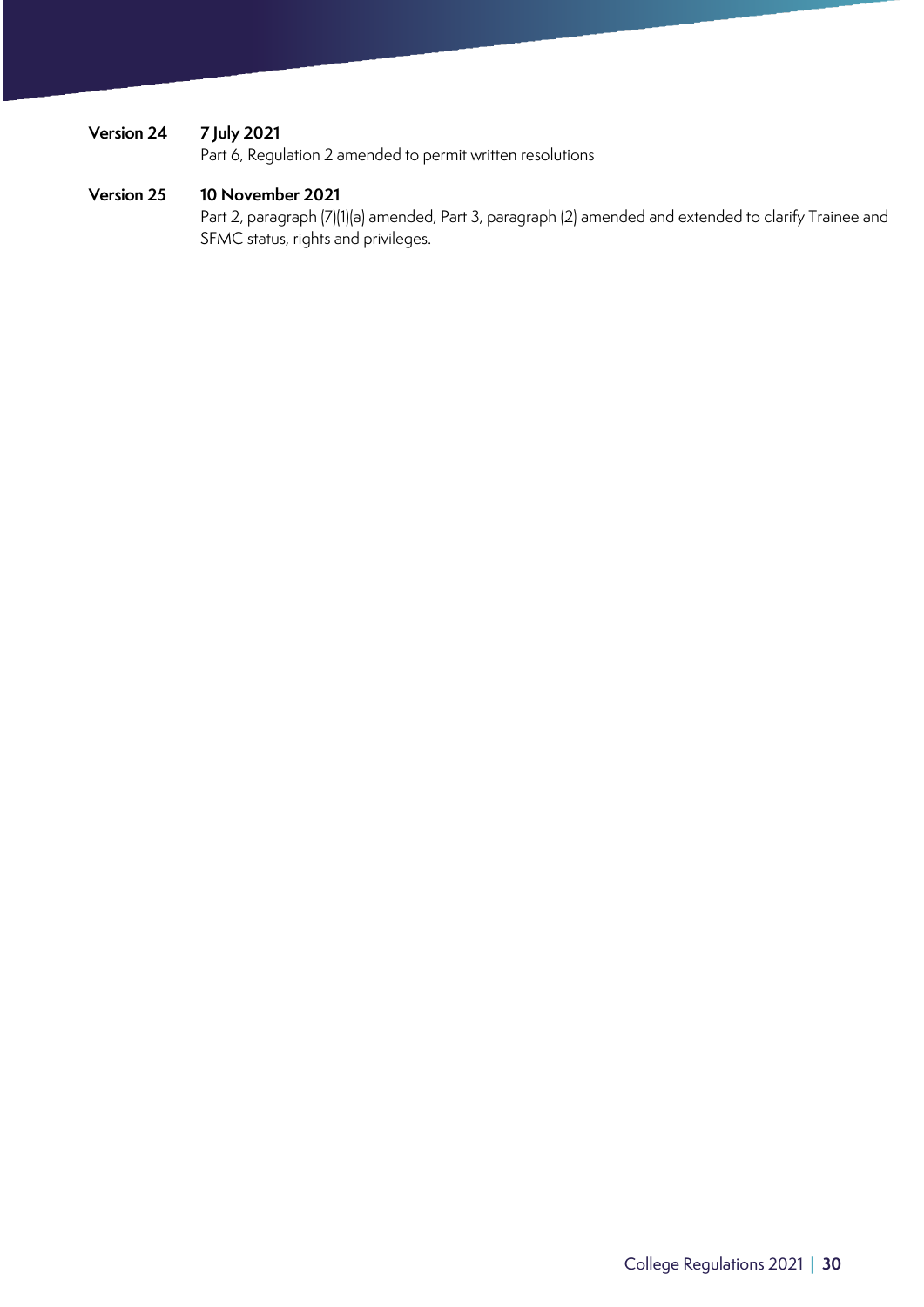# Annex 2: Board terms of reference

### Version control and review

| <b>Version</b>        | 2017/1.0                                |
|-----------------------|-----------------------------------------|
| Owner                 | < <director's name="">&gt;</director's> |
| <b>Board approval</b> | < <date>&gt;</date>                     |
| Council approval      | $\langle$ < Date >>                     |
| <b>Review due</b>     | $\langle$ < Date >>                     |

#### **Purpose**

<<Set out in succinct form the reason why the Board exists, its link to organisational strategy and interrelationships with other Boards>>

- Approving and inputting into directorate operational plans/budget setting/approving budget and staffing requests for next year/overseeing the operational plan/having reports from Directors and Managers/ having reports from committees/similar format agendas
- Scheme of Delegation

#### **Accountability to Council/Board of Trustees**

The Board is accountable to and reports to the Council and Board of Trustees of the RCoA. The terms of reference for the Boards, and any subsequent amendments, will be reviewed and approved by Council/Board of Trustees.

#### **Groups reporting to the Board**

The Board can create groups that are accountable to and report to it or its committees subject to the approval of both the Board and Council/Board of Trustees. The establishment of all committees can only be done with the approval of Council. They should have Terms of Reference that are compatible with the College's generic Terms of Reference for Committees, and that are reviewed annually. All groups reporting to a Board should provide regular reports to Board meetings. Groups should be one of three types:

- Standing Committee a permanent group created to conduct or supervise work in an established and enduring area of College activity that forms a formal part of published College strategy. The activities of Standing Committees will be subject to annual financial review and formal performance review every three years.
- Working Group a medium to long term group created to conduct or supervise work in an area of College activity that is supported by the Board and Council/Board of Trustees. The activities of Working Groups will be subject to financial and performance review every year, or at scheduled target completion date if less than one year.
- Task-and-Finish Group a short to medium term group created to conduct or supervise work in a specified area of College activity that has a finite remit and a target completion date. The creation of the Group should be supported by the Board with Council/Board of Trustees being informed of its creation. The work of Taskand-Finish Groups will be subject to financial and performance review at its scheduled target completion date.
- Other groups can only be created with the express approval of Council/Board of Trustees, to include approval of its Terms of Reference and finances.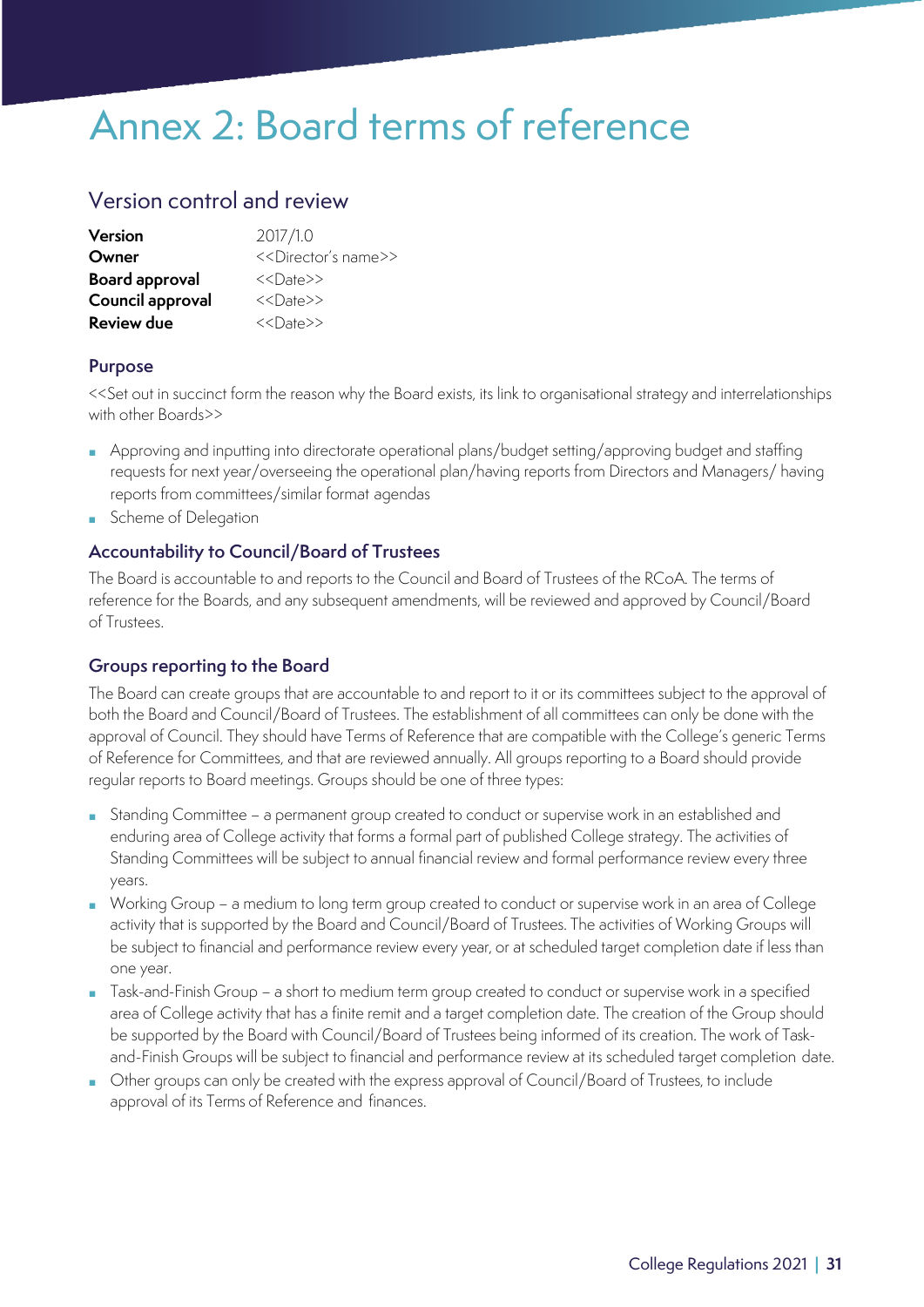#### **Membership and Decision-Making**

The Board shall comprise:

- A Chair and Vice Chair who are current RCoA elected Council members nominated by the President and approved by Council.
- No more than three additional RCoA Council Members nominated by the President and approved by Council.
- Officers and the CEO are *ex officio* members of the Board.
- The relevant Director, and other directorate managers as necessary for the conduct of Board meetings.
- All RCoA elected Council members and Trustees have the right to attend Board meetings.
- A lay representative.
- Others may be co-opted as necessary for the conduct of the Board meetings and approved by the Chair in consultation with the relevant Director. Tenure of membership of co-opted members should be reviewed annually and have a maximum term of 3+3 years.
- A member of the secretariat in attendance.
- Trainee and SAS member (if not covered in the above roles)

Chairs of the Board's Standing Committees, Working Groups and/or Task-and-Finish Groups may, from time to time, be invited to attend Board meetings.

The quorum for the Board shall be three RCoA elected Council members and Trustees. Decisions shall be made by consensus when possible. When this is not possible, the Chair may call for a vote in which only RCoA elected Council members and Trustees may participate. In the event of a tied vote, the Chair will have either the casting vote or the casting decision to be ratified by Council/BoT.

The tenure of membership for the Chair, Vice Chair and other Council members will be while they remain an elected Council member and up to three years, renewable for a second and final period of three years,.

The membership of co-opted members (including external representatives) is subject to annual renewal by the Board and will be up to three years, renewable for a second and final period of three years.

#### **Frequency of meetings**

The Board will meet three to four times a year; additional meetings may take place under exceptional circumstances with the approval of the Board Chair and Director. Meetings can be held in person at the RCoA, although participation via audio or video is encouraged.

#### **Expenses**

The reasonable travel, accommodation and subsistence expenses of those invited to attend Board meetings shall be met in accordance with published RCoA guidance. Those attending Board meetings as representatives of external organisations will not be offered expenses except with the Chair's and Director's prior knowledge and approval.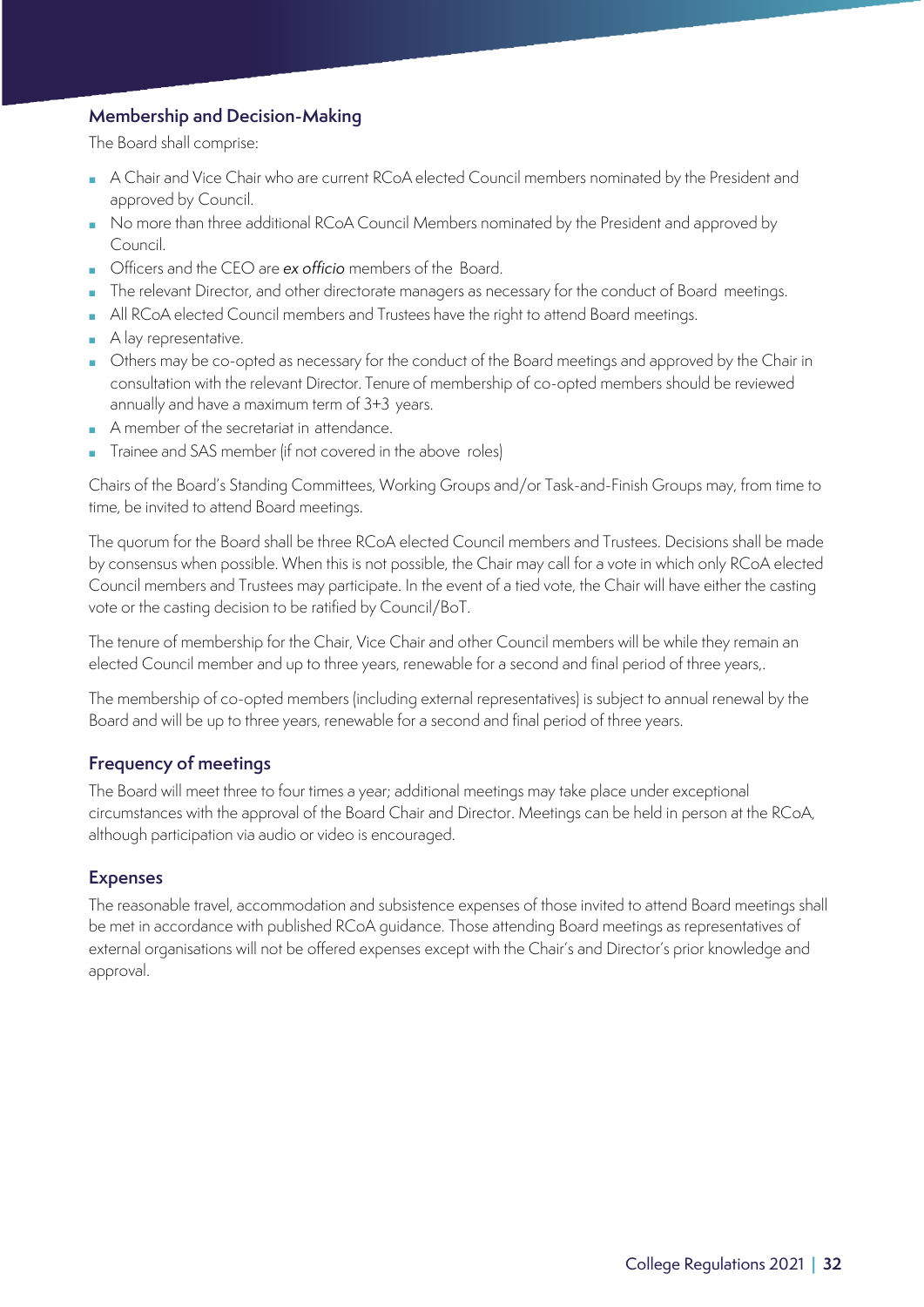# Annex 3: Devolved nation boards terms of reference

*These terms of reference were agreed as the standard terms of reference for any national Board by Council in November 2016*

# TERMS OF REFERENCE Royal College of Anaesthetists [Insert name of Nation] Board

#### **1 Introduction**

These Terms of Reference are to guide the workings of the Royal College of Anaesthetists [Insert name of Nation] Board ('the Board'). 'Anaesthesia' is used to include intensive care and pain medicine. In promoting high standards of training and practice in Anaesthesia, the Board will maintain a cohesive and consistent approach to all aspects of College core business across the UK, while acknowledging and ensuring active engagement in interacting with the increasingly divergent healthcare system in [Insert name of Nation].

#### **2 Responsibilities**

- 2.1 To keep under review matters relating to training in, and the practice of, anaesthesia in [Insert name of Nation], and to make recommendations to Council in regard to any matter of direct relevance to [Insert name of Nation].
- 2.2 To undertake discussions and consultation with the health department of the [Insert name of Nation] Government on matters relating to training in, and the practice of, anaesthesia in [Insert name of Nation].
- 2.3 To arrange direct communication between the President of the RCoA with the Chief Medical Officer, the ministers and other officials of the [Insert name of Nation] Government and its subsidiary organisations.
- 2.4 Chair to attend Council either by election or by co-option and to facilitate liaison between the specialty in [Insert name of Nation] and the College
- 2.5 Requests for representatives to relevant organisations in [Insert name of Nation] concerned with matters relating to training in, or the practice of, anaesthesia will be forwarded to Council with an appropriate nomination for approval by Council. The representative will provide reports of their activity to the Board and Council. This process will give the Board full access to administrative support by the Royal College without limiting effective representation.
- 2.6 The representation provided to the Academy of Medical Royal Colleges and Faculties in [Insert name of Nation] and to the [Insert name of Nation] Joint Consultants' Committee shall normally be by the Chair of the Board. [Delete/amend clause dependent on local circumstances].
- 2.7 To carry out any function associated with the delivery or monitoring of training of anaesthetists, or associated with the maintenance of professional standards in anaesthesia, in [Insert name of Nation] as are assigned and delegated to the Board by Council.
- 2.8 To liaise with the Offices of the President and the Chief Executive regarding the organisation of Elections to the Board.
- 2.9 To coordinate the process of RCoA nominations for any awards in [Insert name of Nation] on behalf of the President of the Royal College of Anaesthetists.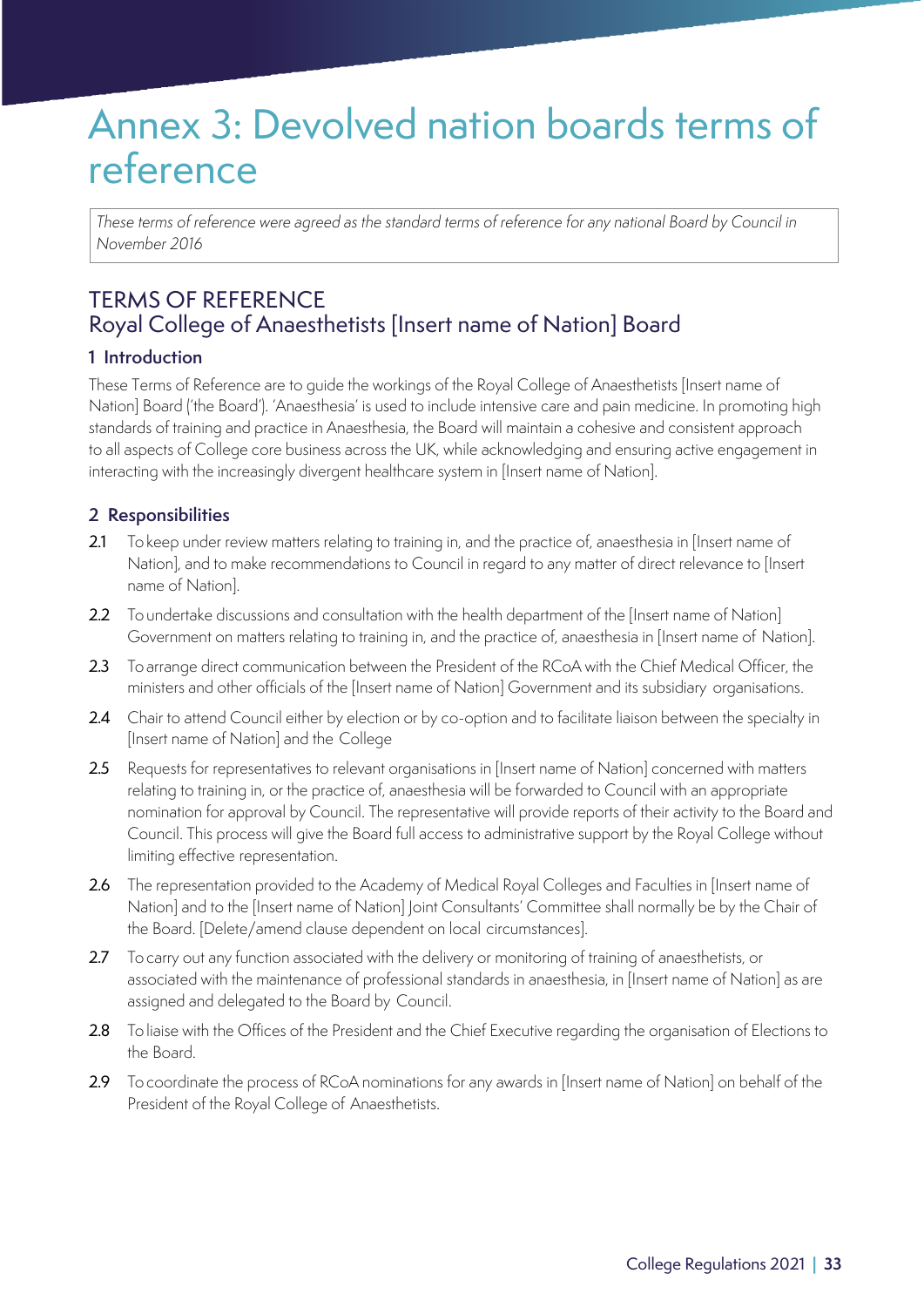#### **3 Constitution**

- 3.1 The Board shall, subject to the resolution of Council, comprise some or all of the following members:
	- a Any elected Member of Council working in [Insert name of Nation].
	- **b** Up to five elected Consultant members being Fellows working in [Insert name of Nation] who are on the specialist register of the GMC, elected by Fellows and Associate Fellows working in [Insert name of Nation].
	- c One elected member being a Fellow or Member working in [Insert name of Nation] , who is a Staff or Associate Specialist (SAS), elected by SAS doctors working in [Insert name of Nation] if they can be identified failing that Fellows, Associate Fellows, Members and Associate Members working in [Insert name of Nation].
	- d One Trainee training in [Insert name of Nation] registered with the College holding the FRCA. To be elected by Anaesthesia Trainees training in [Insert name of Nation].

#### *Ex Officio Members*

- e The President, who may be represented by a Vice President.
- f The [Insert name of Nation] Regional Adviser(s) to the College.
- g One representative of the [Insert name of Nation] Intensive Care Regional Advisers nominated by those Regional Advisers and approved by the Chair of the Board.
- h One representative of the [Insert name of Nation] Pain Medicine Regional Advisers nominated by those Regional Advisers and approved by the Chair of the Board.
- i The Convenor of the [Insert name of Nation] Committee of the AAGBI.
- j The Honorary Secretary of the [Insert name of Nation] Society of Anaesthetists. [Delete if not applicable.]
- k The Anaesthetic Adviser to the Chief Medical Officer for [Insert name of Nation].
- l One lay member of the Patient Liaison Committee, normally resident in [Insert name of Nation], and selected in such a manner as shall be determined by College Council.
- m A Clinical Director or equivalent representative normally resident in [Insert name of Nation], and selected in such a manner as shall be determined by the Board.

#### *Co-opted Members*

n The Board may co-opt such members or observers as it deems appropriate to assist it in its function.

#### *In attendance*

o A representative of the College senior management (usually the Chief Executive or a director).

- p Administrative and secretarial support.
- 3.2 Members shall serve on the Board for the following periods:
	- a The President and Regional Advisers shall serve for the duration of their terms in those offices.
	- b Elected Members of Council shall serve for the duration of their term of office on Council so long as they remain working in [Insert name of Nation].
	- c Elected members shall serve for a term of three years and shall be eligible for re-election for one further term of three years. The elected Specialty Trainee shall serve for a single term of up to three years. The elected Specialty Trainee will normally be expected to resign within one year of appointment as a consultant. Terms of office will normally commence in March.
	- d A co-opted member or observer shall serve for the period prescribed by the Board.
	- e Those present 'In attendance' as appropriate.
- 3.3 The Chair of the Board shall be appointed by the Board after consultation with the members of the Board, following a process approved by Council. The Chair shall normally be an elected member of the Board or an elected member of Council.